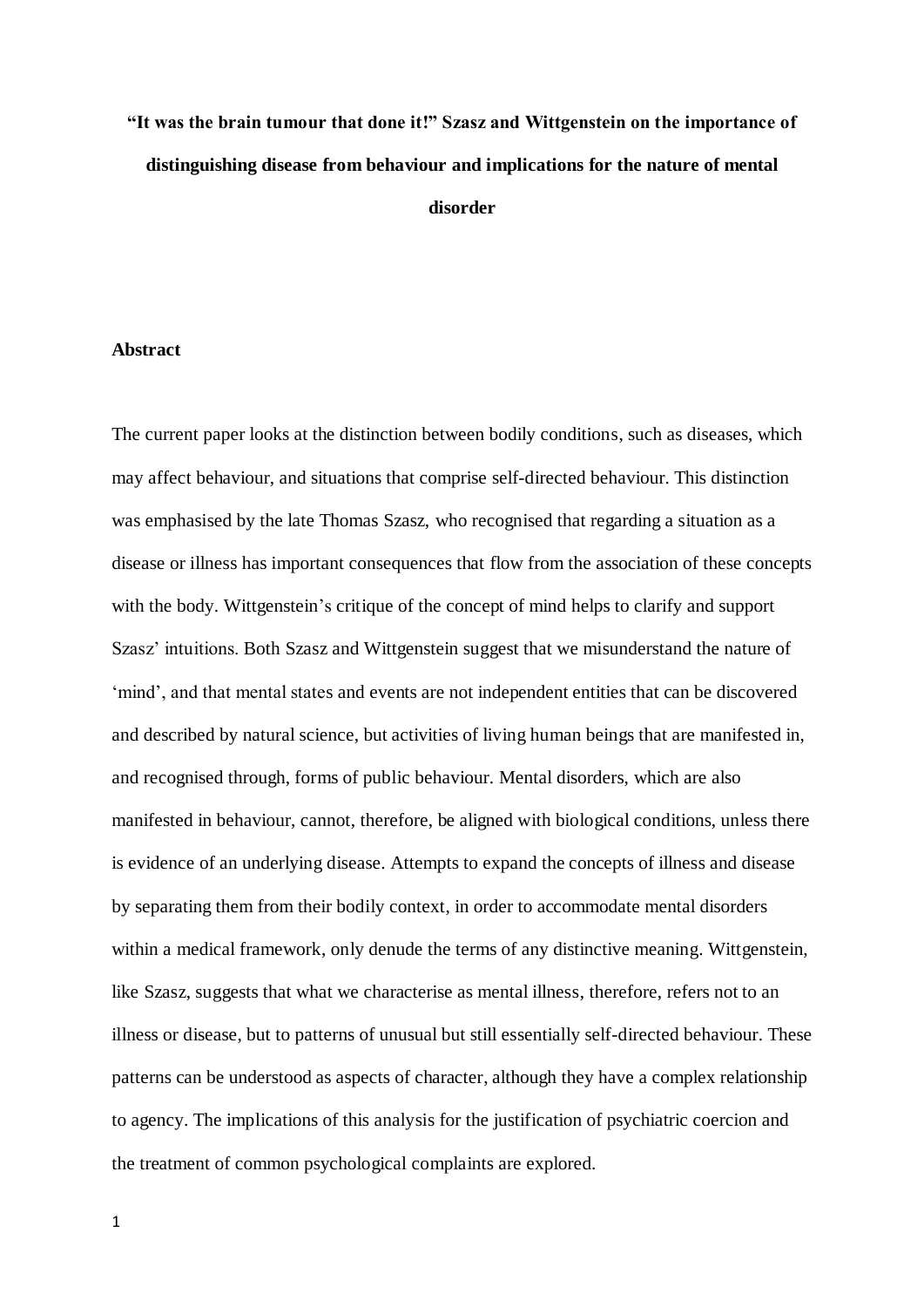Keywords: disease concept; mental disorder concept; Szasz; Wittgenstein philosophy of mind; medical model of mental disorder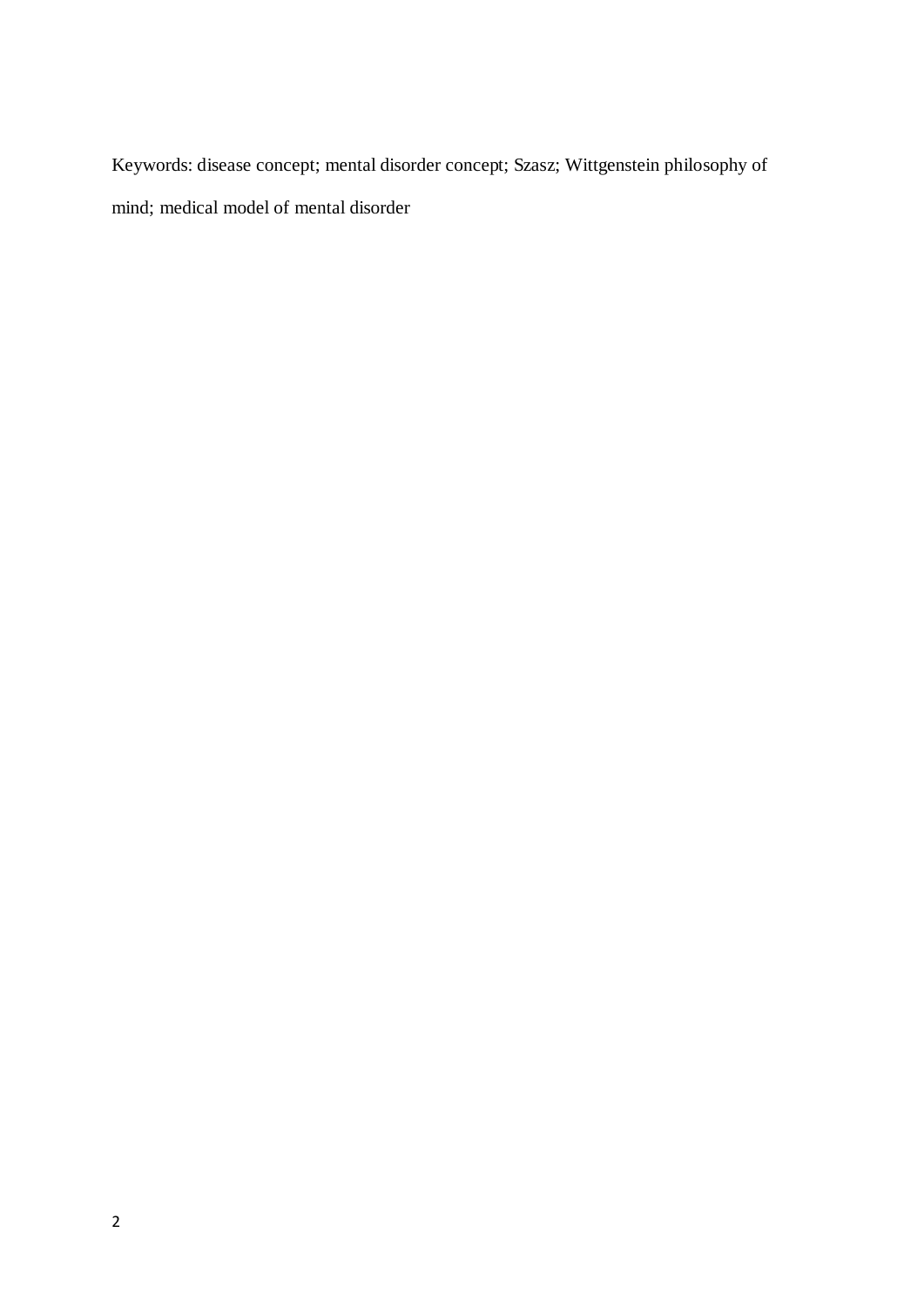# **"It was the brain tumour that done it!" Szasz and Wittgenstein on the importance of distinguishing disease from behaviour and implications for the nature of mental disorder**

In Patricia Churchland's 2006 essay on free will she cites the case of a middle aged man who, without any prior history of misbehaviour, suddenly became obsessed with child pornography and started to molest his 8 year old step daughter. He was subsequently discovered to have a brain tumour affecting the frontal lobes, and when it is successfully treated his aberrant behaviour stopped (Churchland, 2006).

Thomas Szasz is famous for his denunciation of the concept of mental illness, and his critique is partly responsible for instigating an enduring philosophical discourse about the nature of mental disorder. Szasz' key insight was the recognition that we find it important to distinguish between situations that are characterised by 'ordinary' human behaviour and those that arise from a bodily condition or event, such as a disease. Although Churchland put it to different ends (to question the nature of agency per se), from Szasz' perspective, her example demonstrates the importance of this distinction because it shows how we understand and respond to paedophilic behaviour brought on by a brain tumour quite differently from an ordinary criminal case of paedophilia.

For Szasz, the concept of a disease is essentially and irreducibly one that applies to the physical body. It can only be applied to 'behaviour' when a bodily condition can be understood to be directly driving or causing the behaviour in question, which then ceases to have the characteristics of ordinary behaviour and can sensibly be described as 'symptoms' of a disease, or the result of some other bodily alteration such as that induced by psychoactive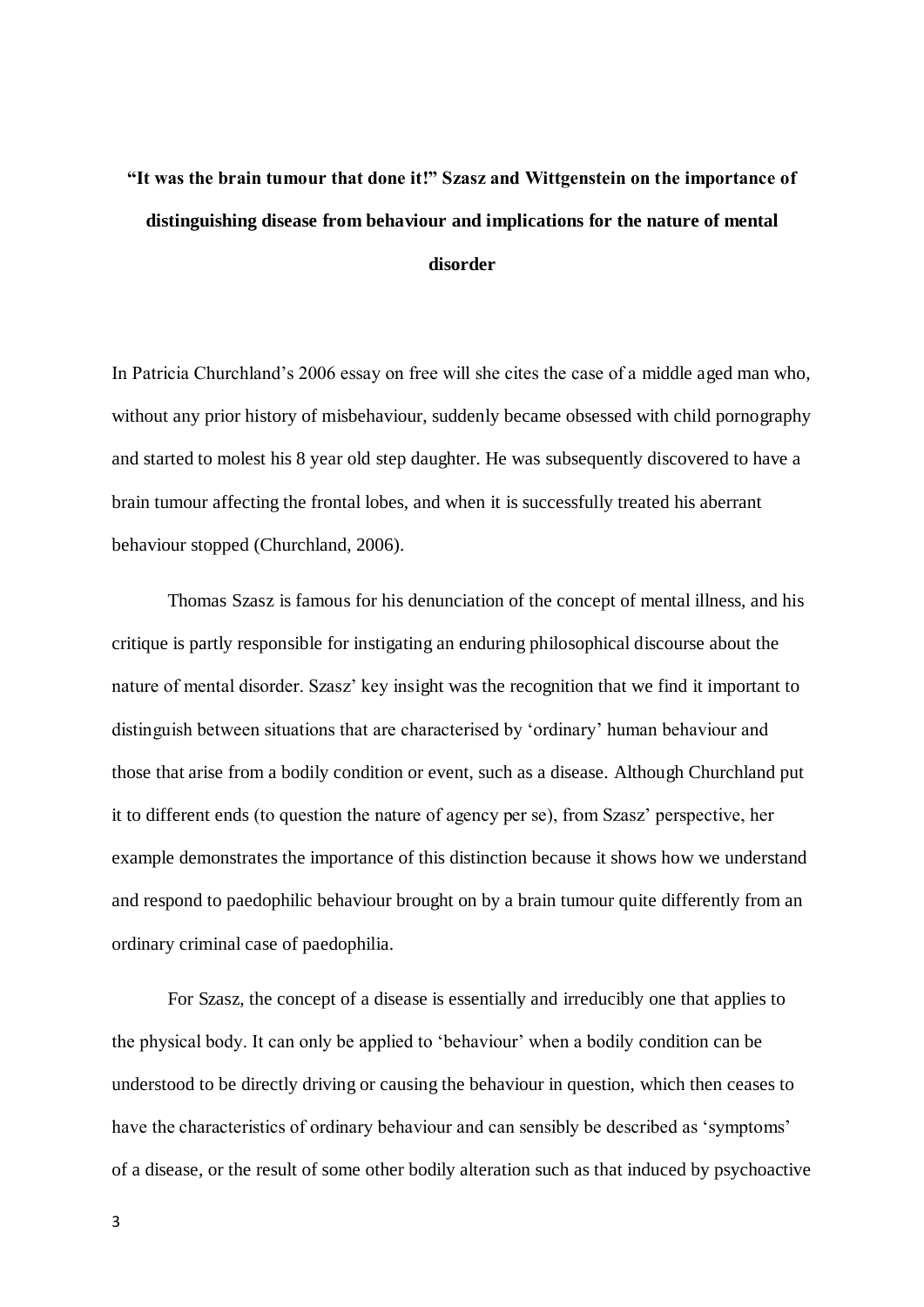drugs . According to Szasz, human behaviour, as opposed to neurological symptoms, cannot constitute a disease, because behaviour is not a biological entity, and it cannot be adequately explained by the presence of a biological process (Szasz, 1989, 2000). Since what is referred to as 'mental illness' consists of problematic behaviour that cannot be attributed to neurological or pharmacological causes, it cannot legitimately be thought of as a disease, or a related term such as an 'illness.'

Although prominent psychiatrists claim that some or all mental disorders are, in fact, diseases of the body, specifically the brain (Insel & Cuthbert, 2015), few philosophers want to equate mental disorder with brain disease. Most, nevertheless, want to incorporate it into a medical framework. With some exceptions (e.g. Fulford, 1989), recent philosophical debates have avoided the question of the distinction between bodily conditions and situations characterised by unusual and problematic behaviour, discussing instead whether mental disorders are natural, social, practical or eclectic 'kinds' (Hartner & Theurer, 2018; Kendler, Zachar, & Craver, 2011; Zachar, 2002) and whether they should be characterised as valuefree or value-laden (Boorse, 1976; Fulford, 1989; Sedgwick, 1982; Wakefield, 1992).. A common approach is to incorporate mental disorder into the territory of disease by suggesting some analogy between the biological and psychological realms, thereby implicitly or explicitly stretching the concept of disease beyond the body (Boorse, 1976; Fulford, 1989; Sedgwick, 1982; Wakefield, 1992). This contrasts with philosophers of science who are not concerned with mental disorder, who often simply assume that concepts like disease and illness refer to bodily conditions. French philosopher of biology, [Georges Canguilhem,](https://en.wikipedia.org/wiki/Georges_Canguilhem) for example, states that 'one can speak with reason of "Greek Medicine" only from the Hippocratic period onward-that is to say from the moment when diseases came to be treated as bodily disorders' (Canguilhem, 2012) (p. 35).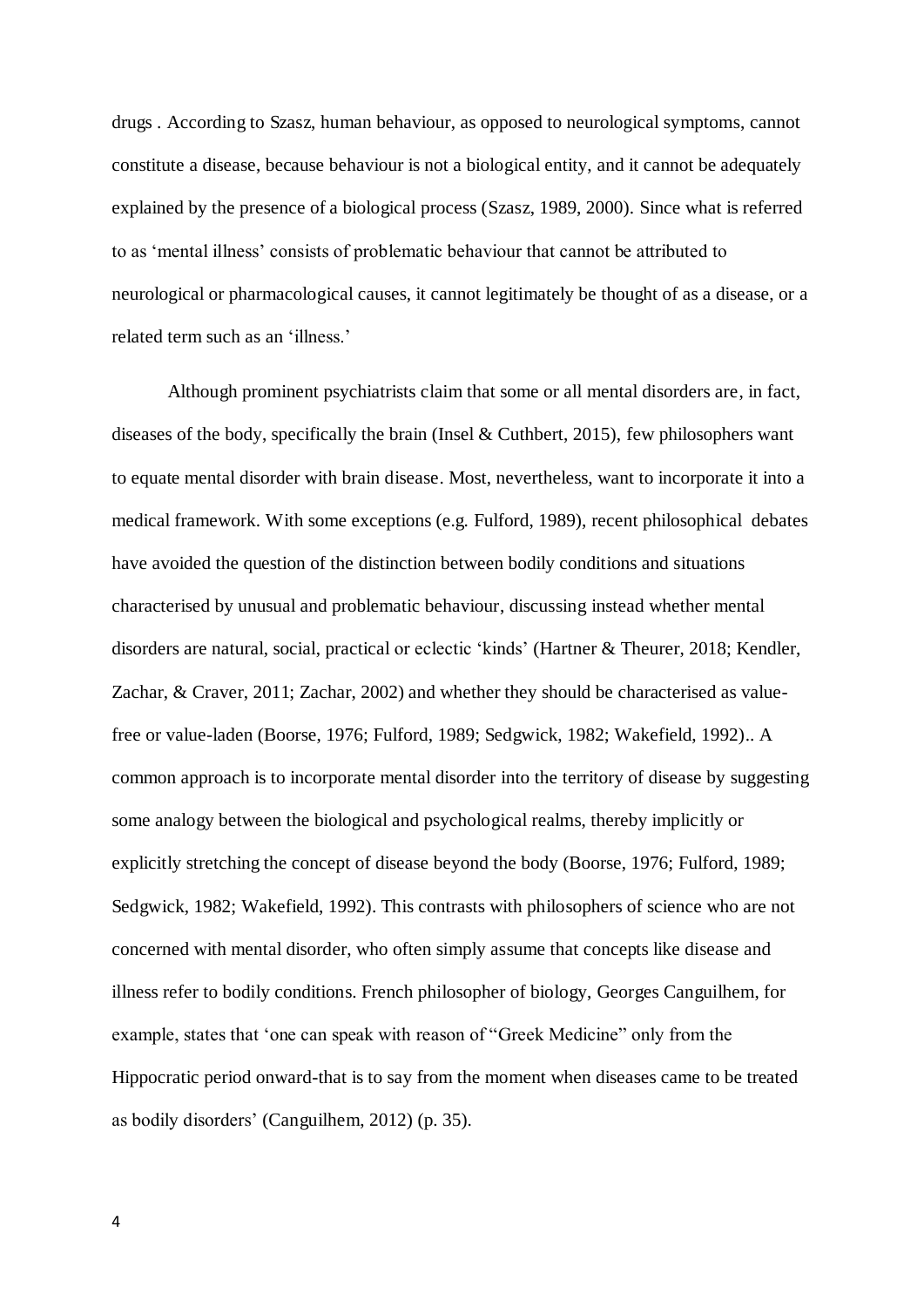Yet, philosophers who take an 'anti-positivist' position have long suggested that it is important to distinguish how we understand the material world, which includes autonomous biological processes like diseases, from our understanding of human behaviour. Ludwig Wittgenstein provides an example of this approach, which is rooted in his powerful critique of conventional ideas about the nature of 'mind'.

Szasz has rarely been placed in a wider philosophical context, yet his view of 'mind' and its relationship to behaviour is remarkably similar to that of Wittgenstein. In this paper I use Wittgenstein's philosophical analysis to support and clarify Szasz' position on the importance of distinguishing between disease and behaviour, and the implications this has for how we conceive of, and respond to, mental disorder. Like Szasz, I suggest that the issue has been neglected because of the strategic benefits of obscuring the distinction and the challenging implications that arise from accepting it.

## **The nature of 'mind' in Wittgenstein and Szasz**

Szasz and Wittgenstein express a common view that what are referred to as 'mental states' or just 'mind' are not properly thought of as 'internal' phenomena that can be analysed using the methods of natural science. Thoughts and emotions, as we normally understand them, cannot sensibly be described as brain events nor as independent psychological events or processes. They are, instead, properties of living human beings that are expressed, and made sense of, within particular material and social circumstances and in the context of individual biographies.

Wittgenstein's later philosophy suggests that, under the growing influence of science, we have mistakenly come to think of mental attributes as 'things' that have their own properties, and can be known independently from the sort of organisms that manifest them.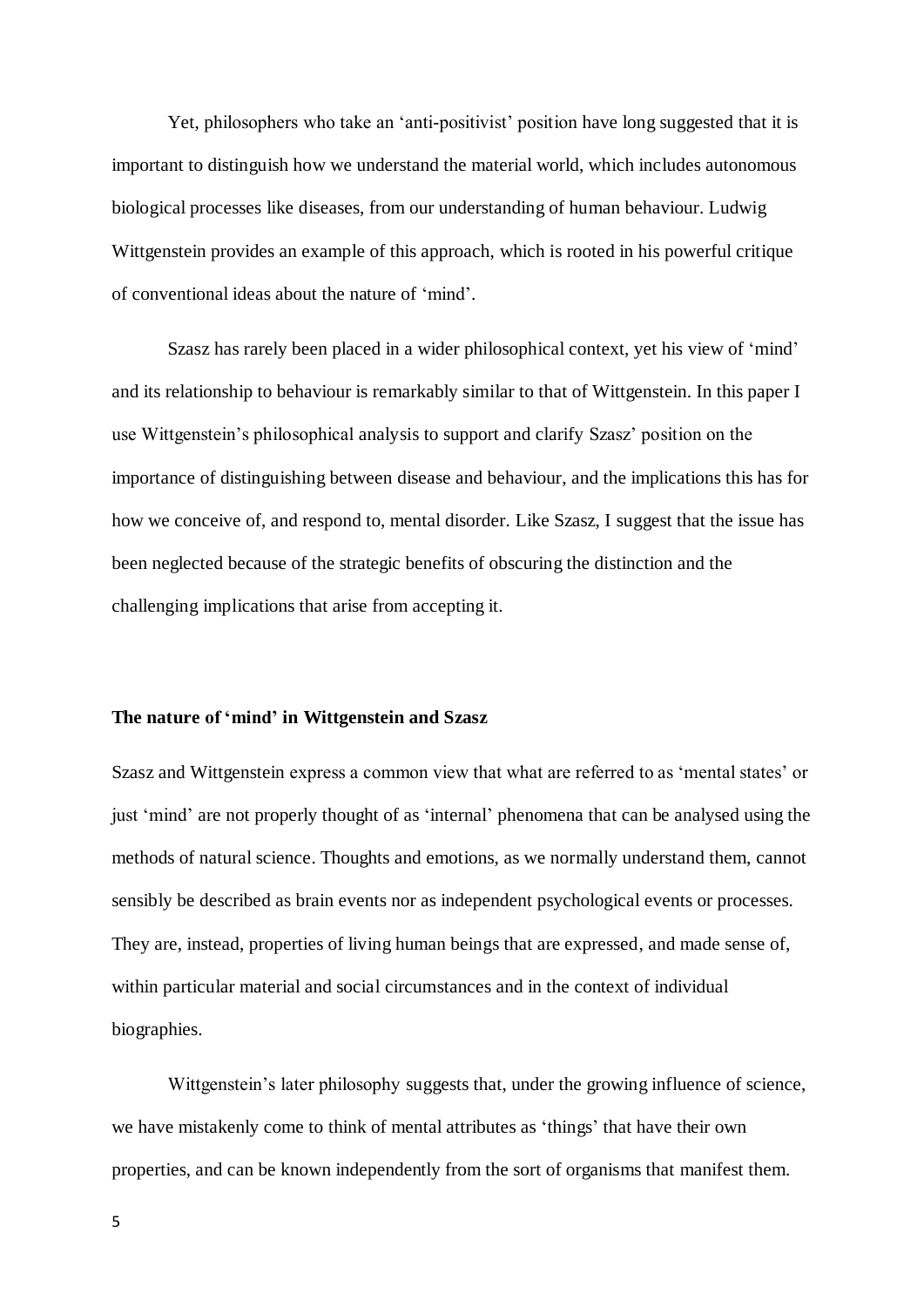We see the mind as a separate entity that can be regarded as *causing* human actions, just as a mechanical process might cause a material body to move, or a nervous reflex might cause one's knee to jerk. We have come to understand ourselves as beings that are not co-extant with, but that *have* minds, and by doing this we introduce an illusory schism between ourselves and our minds.

This position, which arises with Descartes and Locke, has become deeply embedded in 'the grammar of our languages', according to the Wittgenstinian scholar, Peter Hacker, and fundamentally distorts our understanding of the 'mental' ( Hacker, 1997) (P. 14). In contrast, Wittgenstein and Szasz argue that what we think of as mental events or processes, that is thoughts, emotions, attitudes and sensations, are not essentially private and internal, but are unavoidably manifested in public behaviour. Indeed, behaviour is constitutive of our understanding of what mental states and processes consist of, and particular forms of behaviour constitute the criteria for our attribution of a mental phenomenon to an individual in a particular situation. We express our beliefs, feelings and experience through words, gestures and actions, all of which derive their meaning through the way they are used in a public context.

The 'inner' world of thoughts and feelings is thus integrally entwined with 'outer' behaviour; and behaviour is 'infused' with the 'inner' ( Hacker, 1997) (p.42). One does not cause the other, they are aspects of one and the same thing! As Wittgenstein commented, 'the human body is the best picture of the human soul' ( Hacker, 1997; Wittgenstein, 1953), cited in Hacker, 1997, p. 44).

In *[Philosophical Investigations](https://en.wikipedia.org/wiki/Philosophical_Investigations)* [Wittgenstein](https://en.wikipedia.org/wiki/Ludwig_Wittgenstein) famously gives the example of pain and shows that we learn how to use the term 'pain' to describe our own experiences through learning how the term is applied to situations in which *other people* are said to be in pain.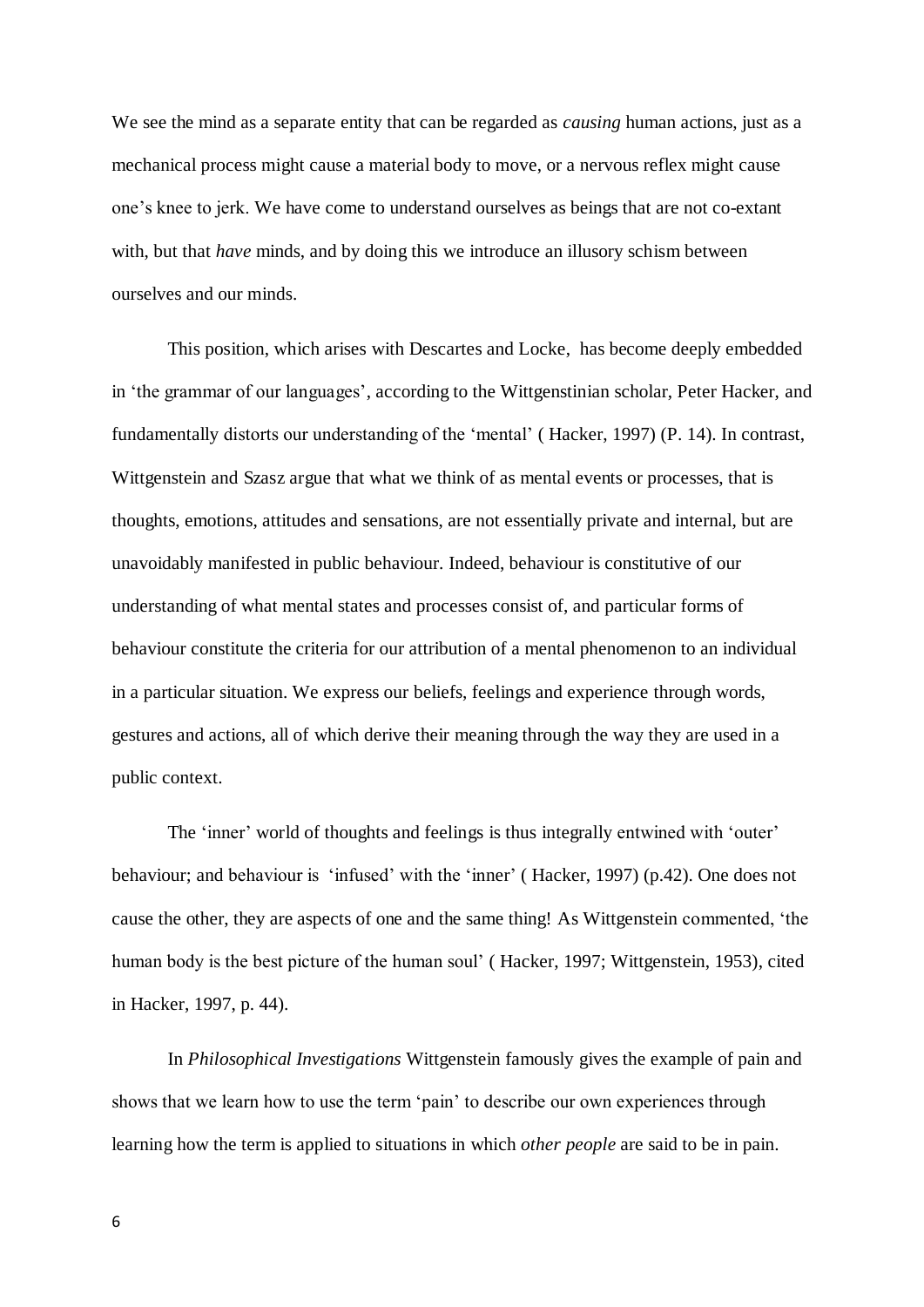The first person and third person use are indissolubly linked, and the first person use to describe a personal experience is only logically possible given mastery of the third person use, which is based on behavioural grounds or criteria (Wittgenstein, 1953).

Hacker describes how emotions and moods are also understood through particular public expressions that form the criteria for ascribing an emotional state to an individual (P. M. Hacker, 2004). Some emotions are demonstrated by an immediate reaction, like a smile, or expression of surprise, and some, like sadness, grief or anxiety, by longer lasting patterns of behaviour. Implicit in emotion language is the idea that the feeling is typically a reaction to someone or something. Love, hate and anger often have as their object another living being. Surprise and delight are usually immediate reactions to proximate events. Sadness, fear, guilt, shame and happiness are less immediate reactions, but also normally understood as responses to something that has happened, is happening or might happen to someone. Part of the context of emotion language is the object or events at which the emotion is directed. In other words, unlike physical sensations or physiological states, such as hunger or pain, emotions and moods, like thoughts and behaviour, are usually meaningful.

Szasz, too, stresses the behavioural aspect of mental states or feelings. Like other writers, Szasz points out that the noun 'mind' is only a few centuries old, and Szasz suggests that it would be better understood in the sense of the old verb 'to mind'. 'Minding' can be understood as what humans being do and how they respond to the world around them. Incidentally, Hacker also points out how current uses of the noun 'mind' can be replaced by verbs, concluding that 'mind' is 'an oblique way of speaking about human faculties and their exercise' (Hacker, 2010) (p. 250). For Szasz, when we use the language of intention, belief or emotion we indicate that a person cares about, or has a position on, something; that they 'mind;' and as he points out 'how and what we mind is who we are' (Szasz, 1996) (p. 17). Szasz, like Wittgenstein, suggests, therefore, that mental attributes are not aspects of some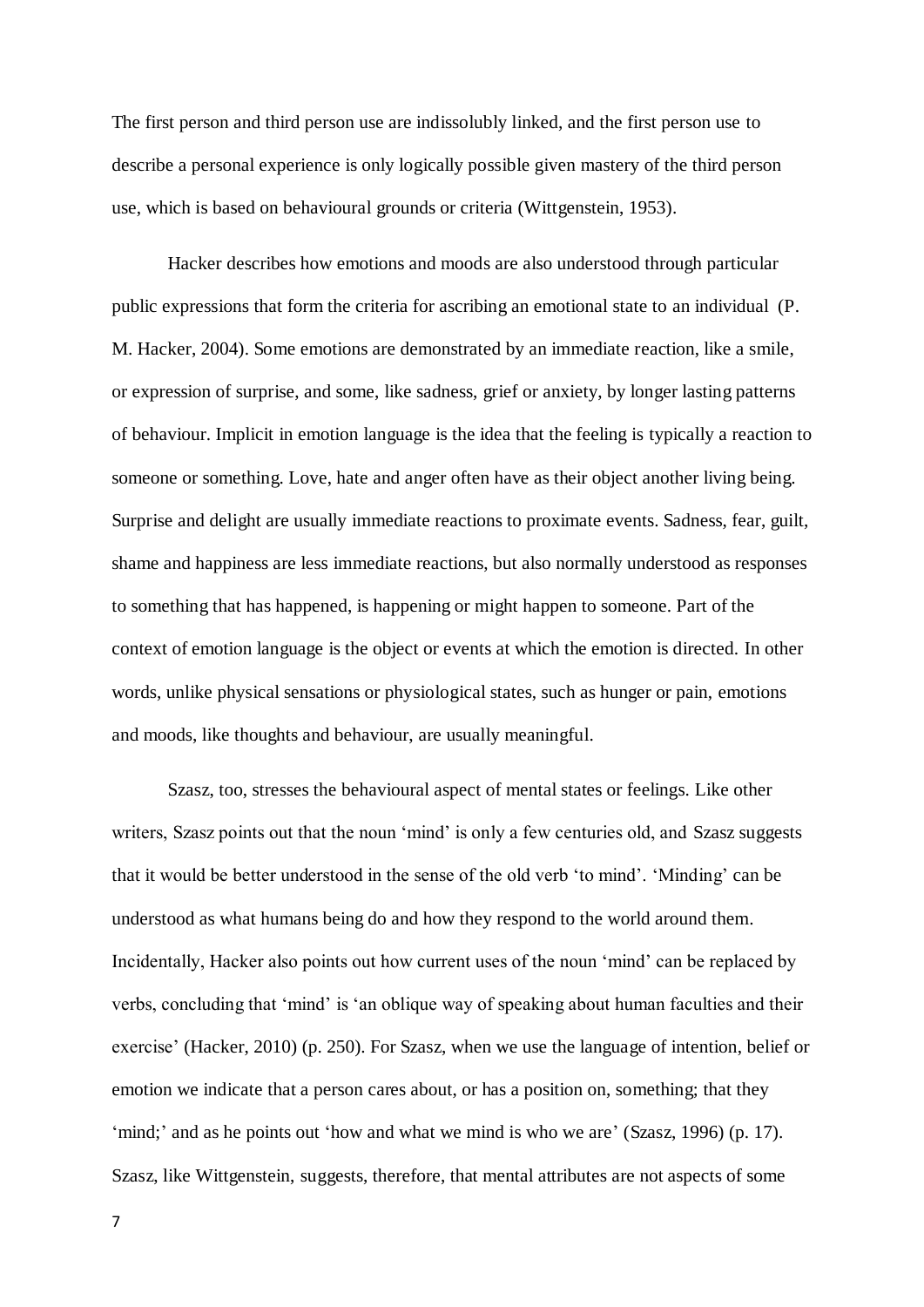mysterious, aethereal object called the mind, nor of a material object such as the brain. They are attributes of human beings whose behaviour is in constant interaction with the social and material conditions of their existence. The 'mind' in this view refers to the 'sum total of what a person does and says' (Szasz, 1996) (p. 19).

Szasz stresses how 'minding' is a particularly human characteristic that is an expression of our rational nature. Being 'creatures that mind' entails that we evaluate situations and can make reasoned decisions about what we do. On this view, our behaviour is a manifestation of our human agency, and the concomitant of this is that we can be regarded as responsible for our actions. For Szasz, therefore, the 'concepts of right and wrong, responsibility and mind' (Szasz, 1996, p. 43) are closely interdependent.

Like Wittgenstein, Szasz suggests that we have been enticed into regarding human behaviour and mental orientations as a substance, a thing we call 'the mind'; 'we *misunderstand* "minding" as using our "mind"' (Szasz, 1996) (p. 17). This separation of 'mind' from the whole living, acting human being enables us to downplay the moral aspects of behaviour. When actions are attributed to the mind rather than the person, responsibility can be displaced. When the mind is further equated with the brain, the issue of responsibility is dissolved altogether.

For Szasz as for Wittgenstein, therefore, our language of mental states and emotions signifies attributes of whole living persons who are actively engaged in the social and material world. Our thoughts and emotions are not just, or primarily, private events – whether these are conceived as taking place in the brain or the 'mind'. We recognise and identify these situations through the behaviours and reactions that people express publically, and the context in which these occur.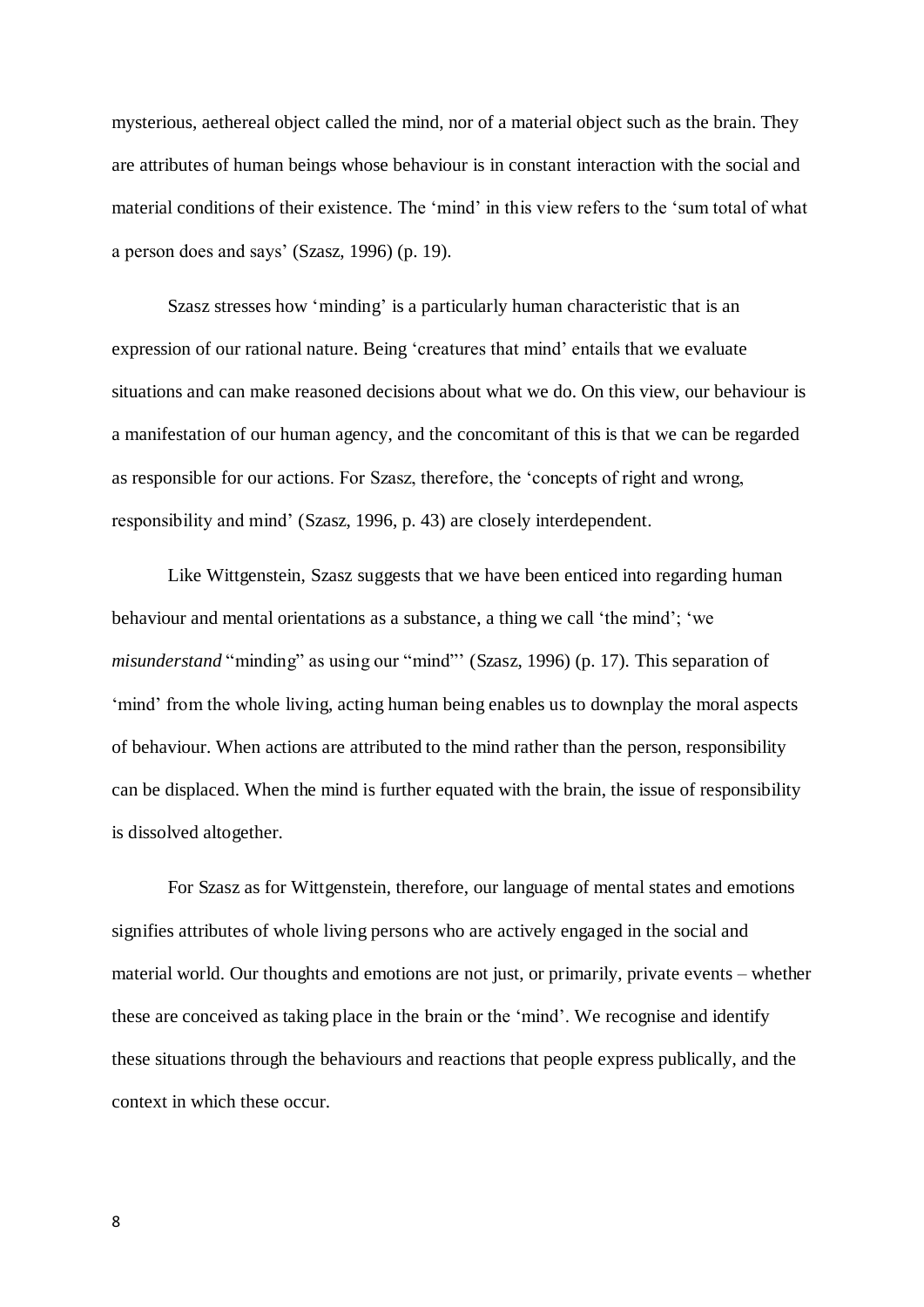We can apply this view to the situations we refer to as mental disorder, such as 'depression.' There are various patterns of behaviour we might associate with this emotion as broadly conceived. Someone might take to bed and cease to go about their everyday life. They might cry easily and display obvious signs of distress. Someone might become preoccupied with a negative and pessimistic view of the world. Someone may visit a doctor or other professional to say that they are not feeling 'right' and are struggling to cope with their responsibilities, or they may simply say that they are not happy to those around them. When we speak of someone as becoming depressed, we imply a change in their behaviour. The 'depressed behaviour' is new; previously the individual was acting 'normally'. The important point is that the sorts of behaviours we associate with depression are not the mere external manifestations of some 'inner' state that is what depression really is, whether that is thought of as a brain condition or a private mental state. When we refer to someone as 'depressed', even when we do this within the framework of diagnostic systems like the [Diagnostic and Statistical Manual \(the DSM\),](https://en.wikipedia.org/wiki/Diagnostic_and_Statistical_Manual_of_Mental_Disorders) we are not identifying the real nature of their nervous system or mental make-up. We are talking about the sorts of behaviours they are displaying, and our normal understanding of how these reflect their thoughts, feelings and intentions.

## **Understanding the mental**

Wittgenstein's analysis of the nature of 'mind' is consistent with anti-positivist currents in philosophy which were emerging from the 19th century. Those who take an anti-positivist position argue, in opposition to positivism<sup>i</sup>, that the concepts and methods we use to investigate the natural world in a scientific manner are fundamentally different from the ways in which it is appropriate and meaningful to understand human behaviour, and the mental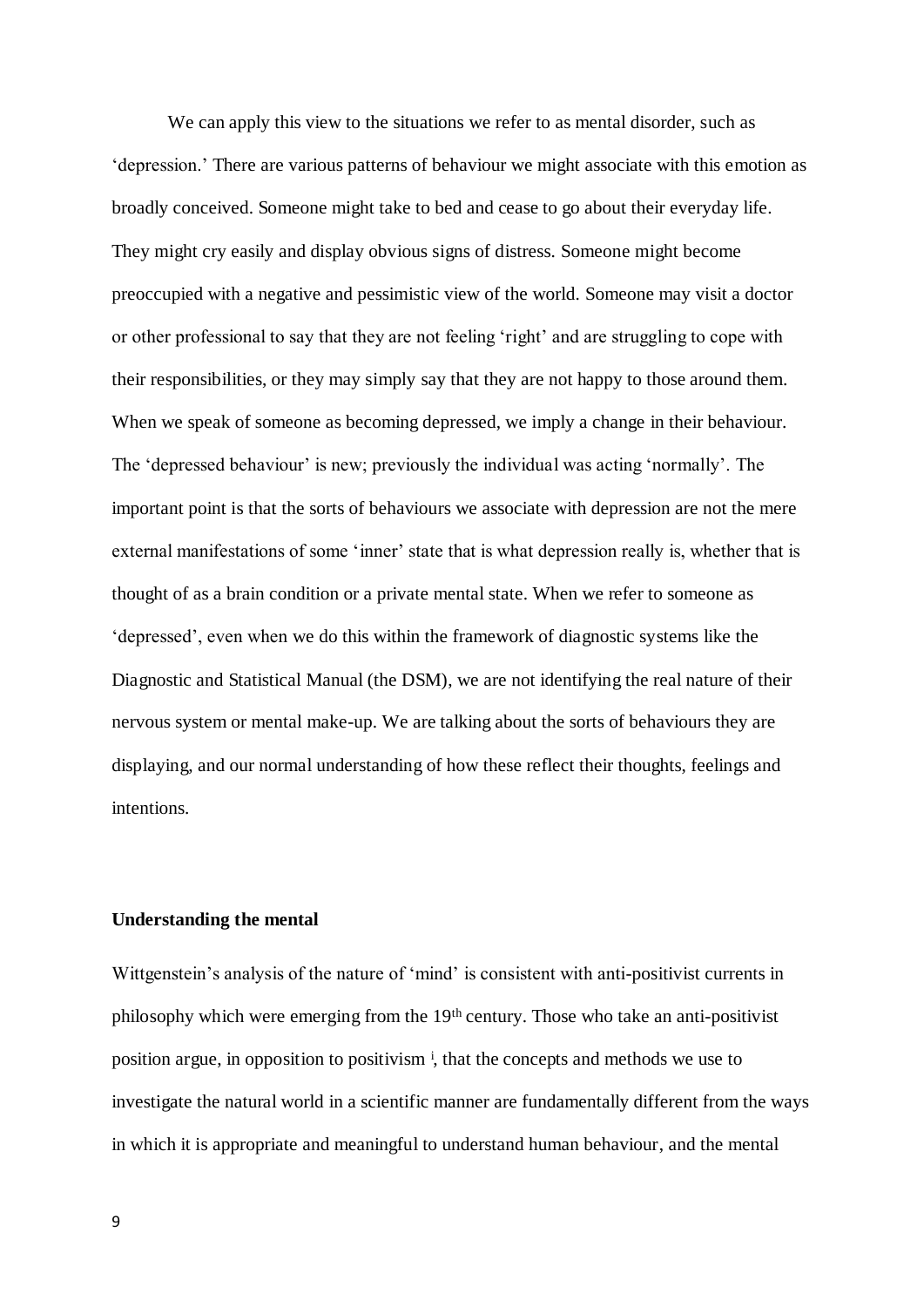attributes that it manifests. Scientific methods and theories are premised on the predictability of the physical environment, which in turn derives from the fact that non-living things do not have volitional agency. Unlike inanimate matter, living organisms behave in 'purposeful' ways, in order to maximise their chances of survival and reproduction ( Hacker, 2010). Higher animal life has the capacity to respond flexibly to the environment through selfdirected action. Human beings, moreover, have the capacity for 'reason,' that is, they can reflect on and weigh up the options available to them. Unlike the subject matter of the physical sciences, therefore, people have motives, interests and purposes, they make choices and do things for reasons. Although human actions are, of course, influenced and constrained by various factors including human biology and the current and past circumstances of each individual's life, they are not determined. They cannot simply be understood as the inevitable product of a given set of conditions. It is argued, therefore, that understanding human behaviour is *logically different* from the way we understand the material world (Winch, 2008). In particular, knowledge about human activity does not result in universally applicable laws or principles, and it cannot be 'objective' in the way that our knowledge of the material world strives to be because the researcher can never stand outside the world she is researching. There is no neutral point of view. Wittgenstein's particular contribution to this debate is his demonstration that 'the mind,' or the mental, since it is indissolubly linked with human behaviour, cannot be grouped in with the material world and investigated using the approach of natural science. Our psychological attributes are human affairs, not 'natural' ones.

This analysis shows how the arguments of the 'naturalists', such as Boorse (Boorse, 1976) and Wakefield (Wakefield, 1992), who regard mental functions as analogous to biological functions, are misguided. The idea that dysfunctional psychological processes that can be understood in the same way as dysfunctional biological processes is to misunderstand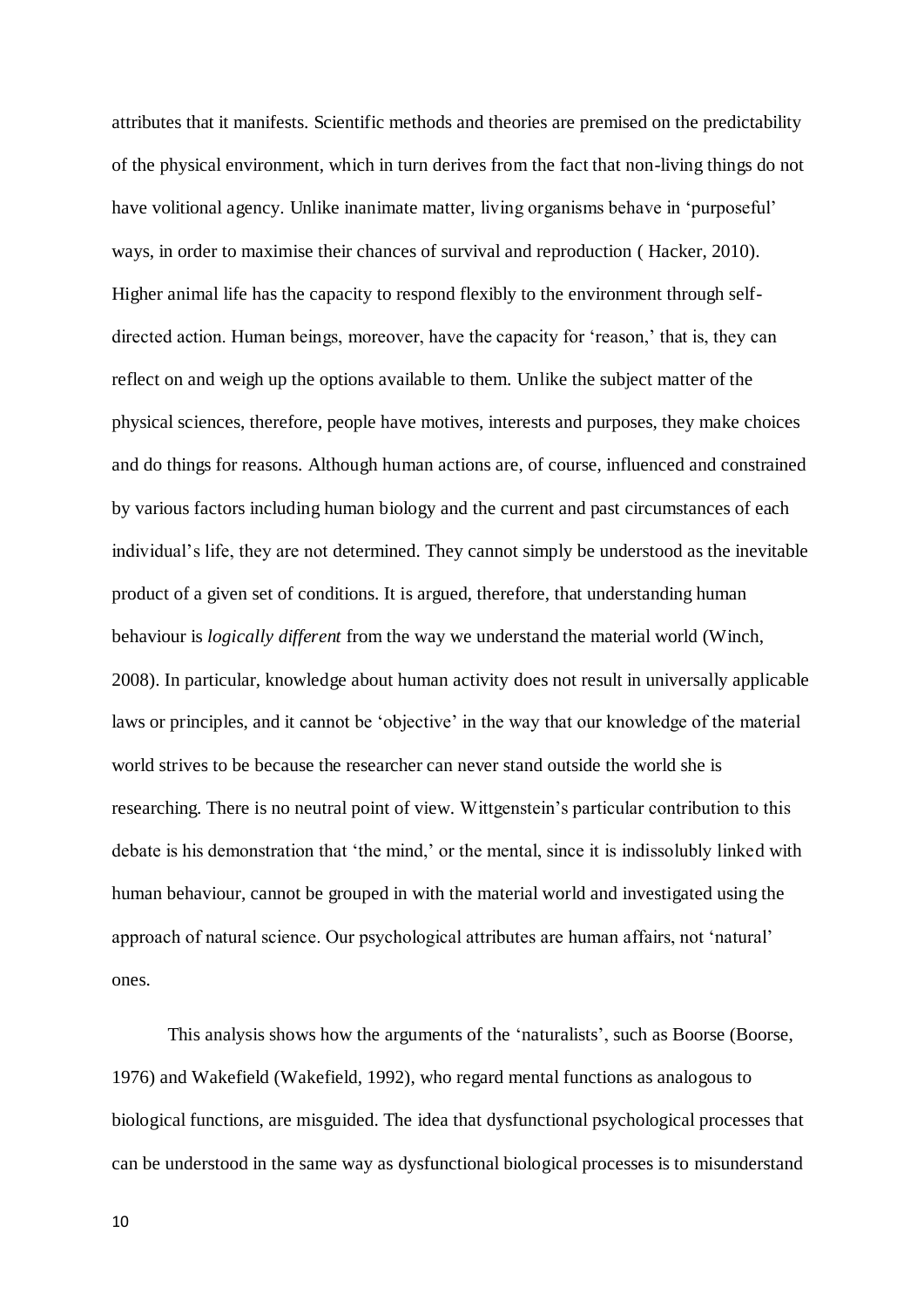the nature of mental states and events. It fails to appreciate the link between mental attributes and the behaviour in which they are manifested, and the way that this behaviour derives its meaning from the social world in which it is embedded.

These philosophers do, however, identify the important point that we want to use the term 'disease' to describe a characteristic situation that is associated with the material world and is amenable to scientific description and investigation. In this sense they accept Szasz' position that there is a distinction between disease and situations characterised by problematic behaviour. However, their aim is to incorporate mental disorders into the concept of disease in order to establish them firmly within the realm of medicine and science, and to refute the Szaszian claim that they belong in the world of behaviour.

# **Distinguishing disease and behaviour**

In contrast, and in line with the anti-positivist position, Szasz understands that mental processes, including those that occur in the context of what we call a mental disorder, are inextricably linked with behaviour, and that behaviour, as it normally occurs, is categorically different from a biological state such as a disease. As part of the material world, bodily processes are biologically programmed in ways over which human beings have limited control. Our bodies grow and develop in characteristics ways following general laws of human biology and development. Similarly, cancer cells multiply and disseminate in a predictable fashion that is a consequence of the inherent nature of cells in general and cancer cells in particular. We can influence our bodies by acting on them. We can develop muscle mass by exercising, increase or decrease our weight through modifying our diet, for example. We can sometimes modify a disease process, too, by acting on our bodies through physical means like taking drugs, going on a diet or making ourselves relax to reduce pain or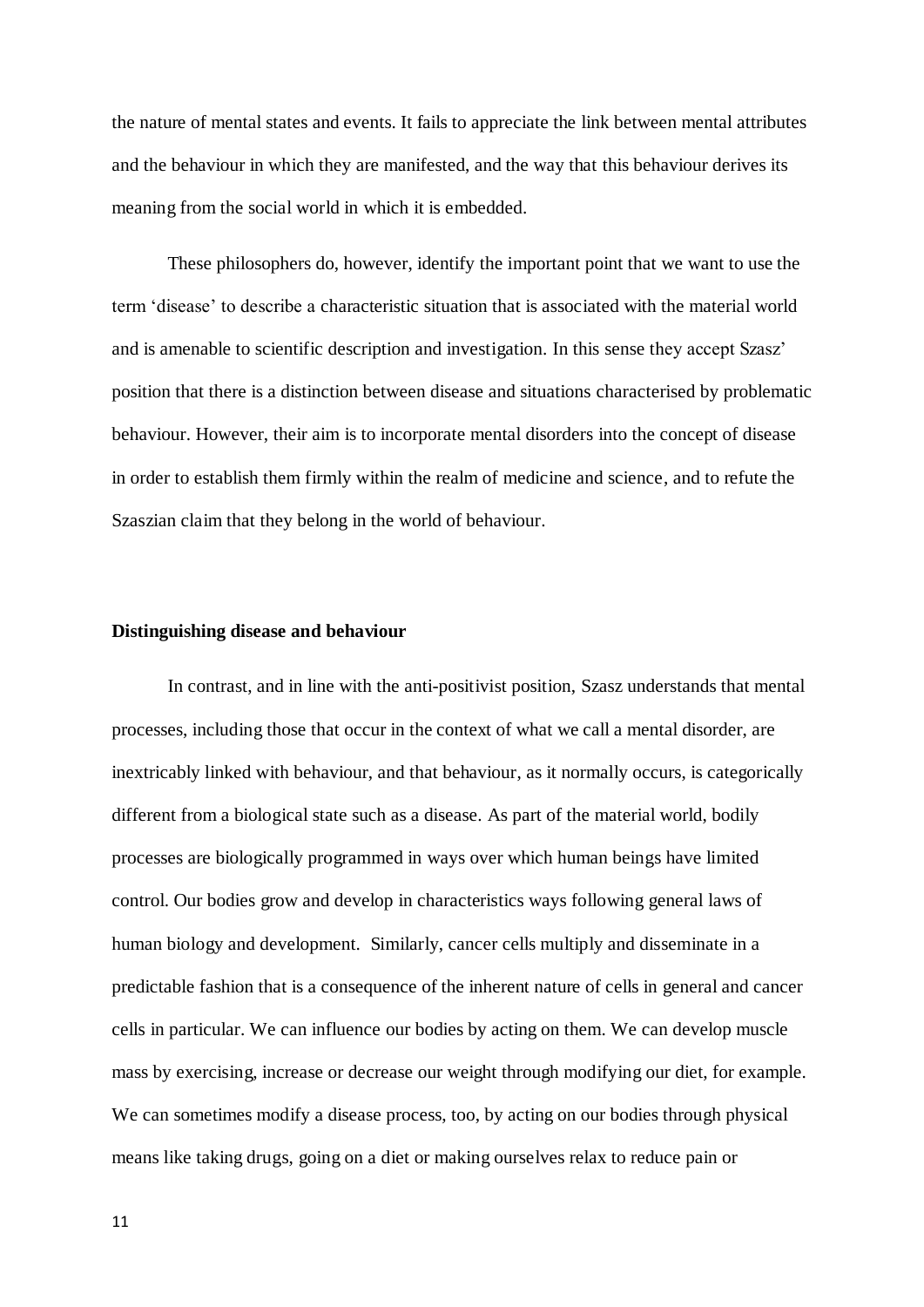wheezing. Nevertheless, just as we are subject to the inexorable logic of biological aging, we cannot rid ourselves of cancer just because we wish to (or so most people believe and science indicates). We cannot modify arthritis by an act of will alone. Biological processes are governed by predictable regularities which, like chemical reactions, have nothing to do with the desires and purposes of individual human beings. Thus, we can apply a scientific framework to biological matter, one that is based on identifying and characterising universal laws based on causal relationships between entities and events..

We have already seen that a disease of the brain or another part of the body *can* cause certain behaviours or activity, such that it makes sense to say that the result is attributable to the disease, rather than the individual's agency. An epileptic fit, for example, is the result of anomalous electrical activity in the brain. It does not count as 'behaviour' as we ordinarily know it. Similarly, the brain tumour in Churchland's example directly influenced the behaviour of the sufferer, producing actions that were 'out of character.' Brain diseases like dementia and advanced multiple sclerosis (MS) also commonly produce more or less subtle changes in a person's behaviour. The bodily conditions that give rise to these situations are biological entities or processes that are part of the natural world. Therefore it is appropriate to describe them in terms of biological science, and to investigate their nature and origins using scientific methods, just as we can look for the bodily origins and mechanisms of pain. We can meaningfully speak in terms of the biological processes 'causing' characteristic 'behaviours' (which we then refer to as symptoms), in the sense that the latter are a predictable consequence of the former. Identifying the specific abnormalities that constitute the disease can lead to the development of medical 'treatment,' which will be designed, ideally, to act on the abnormal anatomical, biochemical or physiological pathways at some level.

For Szasz, only 'behaviour' that is directly driven by a biological process in this way can be deemed to be an illness or disease, or the symptoms of such. Szasz illustrates the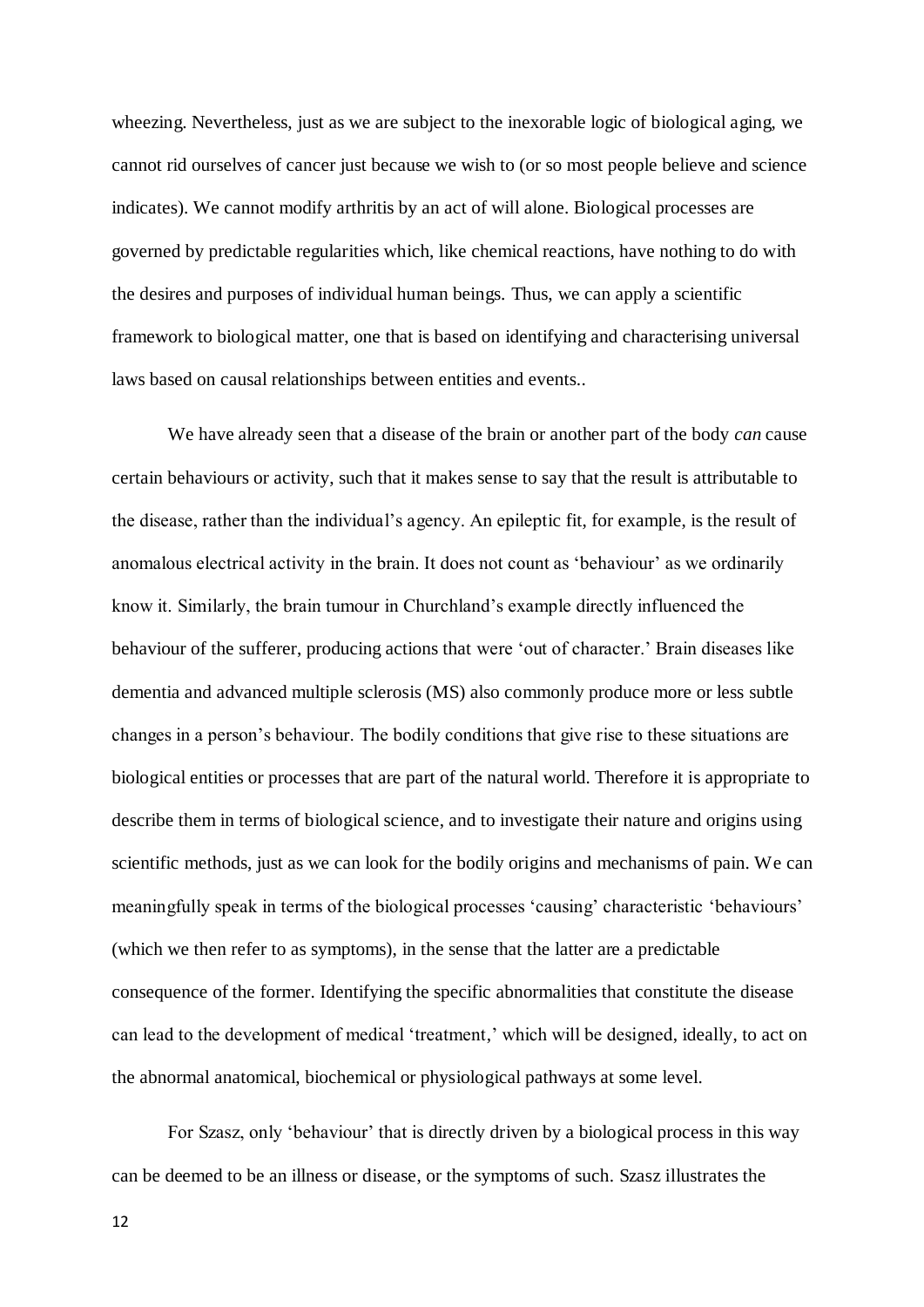importance of the distinction between bodily events and ordinary behaviour by highlighting how we distinguish an intentional action like a wink, which has meaning and purpose, from an involuntary muscle spasm such as a blink or twitch of the eye, even though the actual movement may be the same in both cases (Szasz, 1996, p. 24). We can also think of the difference between a deliberate kick and a muscle spasm. Behaviour that is not the direct result of a biological process, is, by definition, the expression of an autonomous human being, a manifestation of human agency. This not to suggest that behaviour does not involve physiological or neurochemical alterations, but ordinary behaviour is not properly thought of as a casual consequence of such alterations (unless you are a eliminativist or neurodeterminist, like Churchland, who wants to re-describe all human activity in terms of neural events, a position that has been rebutted by numerous thinkers<sup>ii</sup>).

Churchland's example of the brain tumour illustrates how it is evident that in real life we do, as Szasz suggests, find it important to distinguish situations that arise as a consequence of a bodily state or event, and those that consist of ordinary human behaviour, that is activity initiated by an autonomous, self-directing individual. The distinction between epileptic fits and contrived fits provides another example. We think of someone as having the disease of epilepsy when we have reason to believe that the 'fits' they show are due to abnormal electrical impulses in the brain. But we know that sometimes people imitate epileptic fits for various reasons. In medicine, these situations are distinguished from actual epilepsy by referring to them as 'pseudo seizures' or 'functional' seizures.

We treat people who imitate fits, whether they do so consciously or unconsciously, differently from people whose fits originate from abnormal brain currents. Working in a drug detoxification unit making the distinction is an everyday challenge. People who have been using large amounts of [alcohol](https://en.wikipedia.org/wiki/Alcohol) or [benzodiazepine drugs](https://en.wikipedia.org/wiki/Benzodiazepine) are liable to have [epileptic fits](https://en.wikipedia.org/wiki/Epileptic_seizure) during detoxification, which can be life-threatening and need immediate treatment with [anti-](https://en.wikipedia.org/wiki/Anticonvulsant)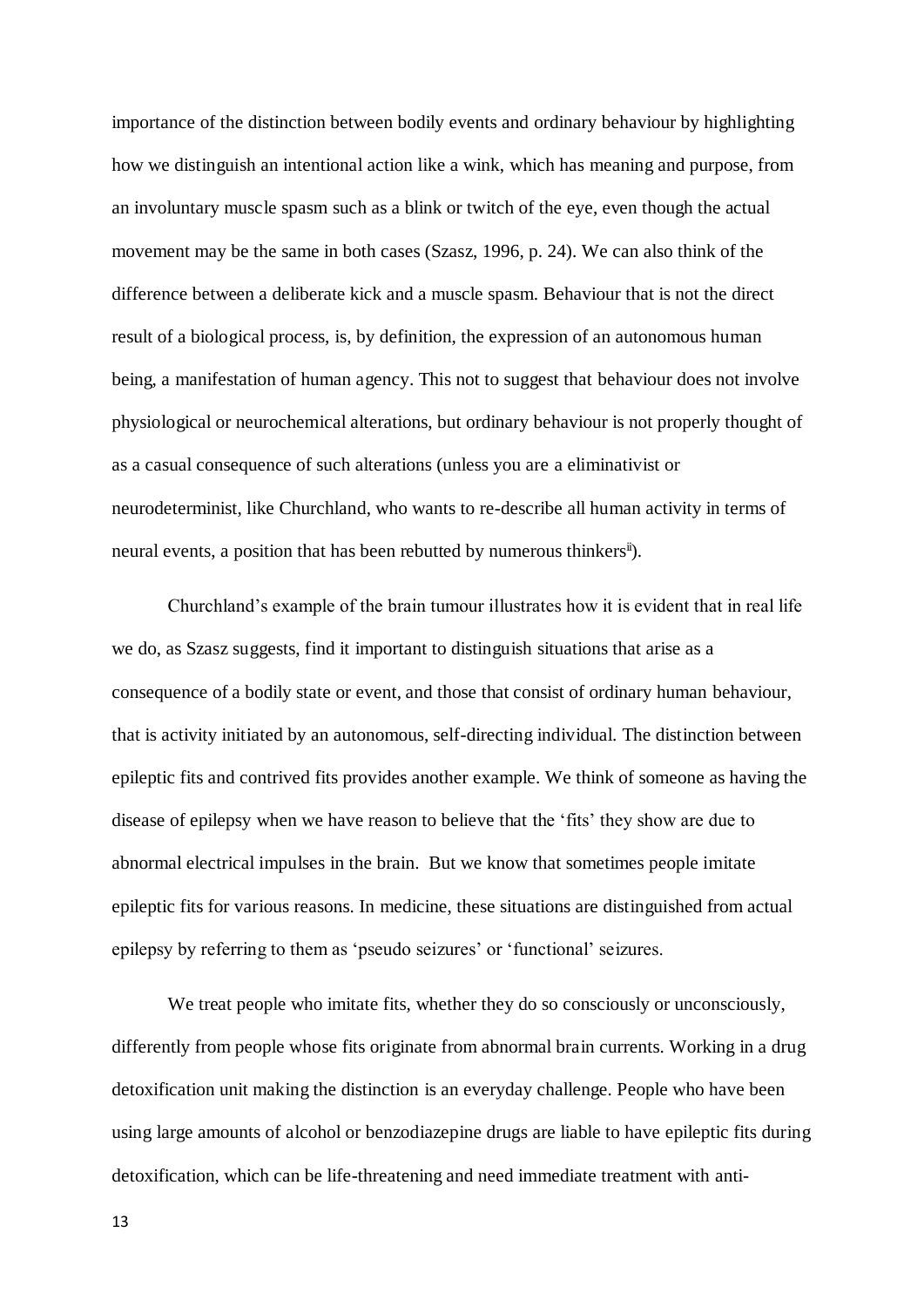[epileptic agents.](https://en.wikipedia.org/wiki/Anticonvulsant) People with a history of addiction may also fake fits, however, in order to obtain these substances. If you give people who fake fits [anti-epileptic drugs,](https://en.wikipedia.org/wiki/Anticonvulsant) you not only expose them to unnecessary harm, you also undermine the principles of the recovery programme for everyone involved.

Such situations illustrate the problem with views that try to uncouple disease or illness concepts from the body. Thinkers such as Bill Fulford and Peter Sedgwick, for example, suggest that what is fundamental to these concepts is that they signify situations that are unwanted, because they cause pain or discomfort, or because they prevent us doing what we want to be doing (referred to as 'action failure' by Fulford) (Fulford, 1989; Sedgwick, 1982). In other words, they are evaluative terms. Therefore, they argue, unwanted mental states or disorders can also qualify as disease or illness. As Wittgenstein illustrates, however, we cannot hive off the psychological from the realm of human social behaviour, and eliding mental and physical illness on the basis that both sorts of conditions cause suffering, discomfort or functional failure implies there is no value in distinguishing between an unwanted condition of the body, and other unwanted situations that involve various sorts of human behaviour. Yet this is clearly not true. Cancer and burglary are both negatively valued situations but that does not make them the same sort of thing!

[Szasz](https://en.wikipedia.org/wiki/Thomas_Szasz) did not deny, as is sometimes implied, that the concepts of disease and illness are evaluative concepts. He did not view a biological deviation as sufficient to define something as a disease in the absence of undesired consequences. A biological notion of disease still incorporates value judgements about what sorts of bodily states or attributes are 'normal' or desirable. Szasz merely observed that wanted or unwanted, bodily conditions can be described in terms of biology: 'although the desirability of physical health, as such, is an ethical norm, what health is can be stated in anatomical and physiological terms' (Szasz, 1989) (p. 14). If you loosen the association between the concepts of 'illness' and 'disease'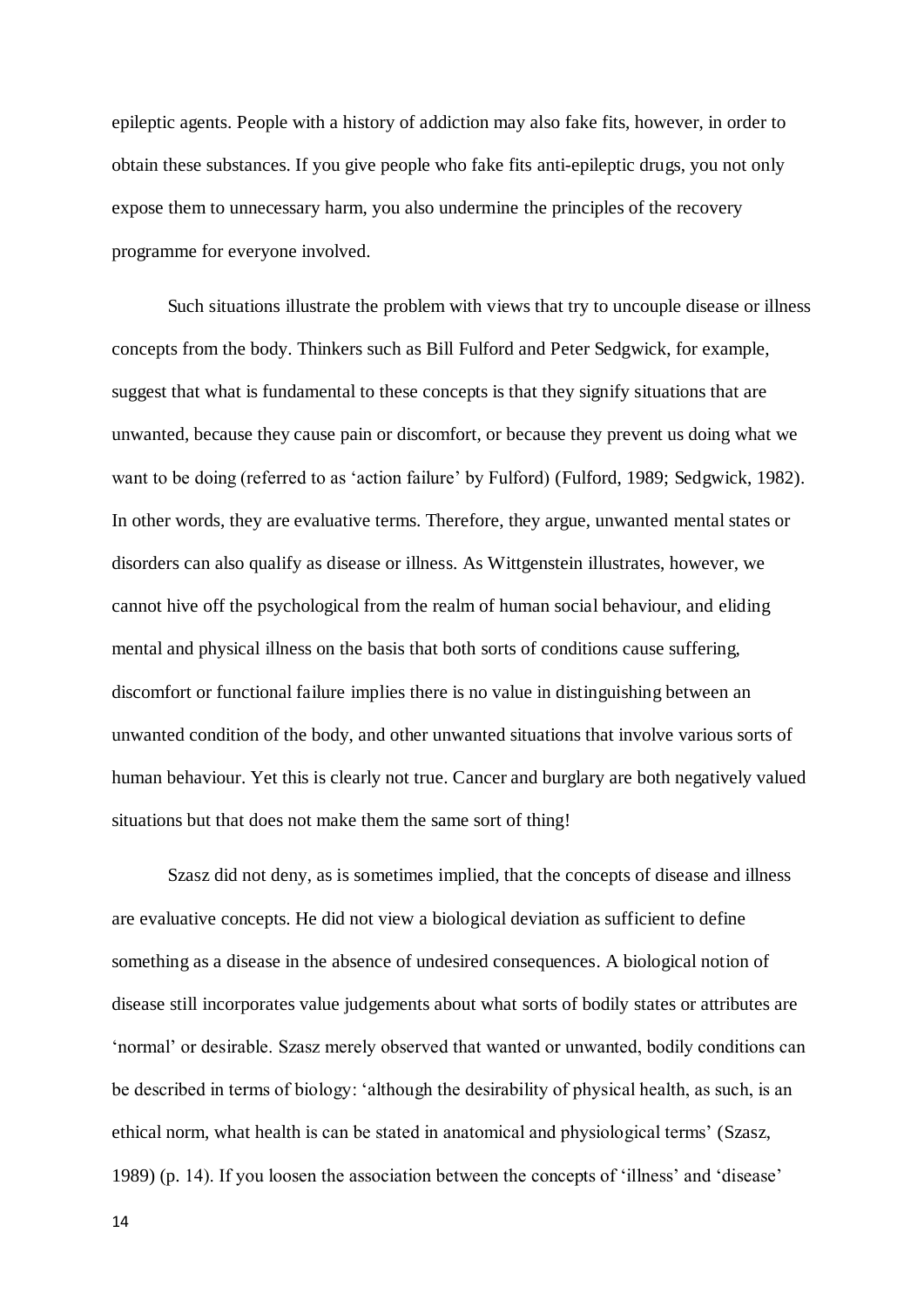and the body, you empty them of their distinctive meaning. They are no longer able to pick out a particular category of unwanted situations and they become synonymous with generic terms like 'problem' or 'difficulty'. We can no longer distinguish between the man with the brain tumour and the ordinary sex offender in terms of our moral evaluation or our practical response. Divorced from the body, 'disease' and 'illness' cease to have any discriminative power. They become meaningless.

#### **Mental disorder as brain disease**

Several leading psychiatrists agree with Szasz in the sense that they maintain that 'real' psychiatric conditions, as opposed to inappropriately medicalised aspects of ordinary life, are 'as yet to be discovered' brain diseases (Craddock et al., 2008). Although this position is logically consistent with the critique expressed above, it seems unlikely that it will ever account for most instances of what we currently refer to as mental disorder. It is sometimes claimed, for example, that mental disorders like schizophrenia or depression have, in fact, already been demonstrated to be brain diseases (Insel & Cuthbert, 2015). However, the evidence is far from conclusive. The most consistent finding in schizophrenia is its association with reduced brain volume, but the confounding effects of intelligence have never been properly addressed, and recent research confirms that the association is, at least in part, a consequence of antipsychotic drug treatment (see Moncrieff & Middleton, 2015 for a review of this literature). The idea that schizophrenia or psychosis is a consequence of abnormal dopamine levels is also not consistently supported and there is much contradictory evidence (Kendler & Schaffner, 2011; Moncrieff, 2009). Similarly, the widely promoted theory that depression is a consequence of abnormal serotonin levels or activity has also never been convincingly demonstrated (Healy, 2015). Moreover, as Szasz pointed out many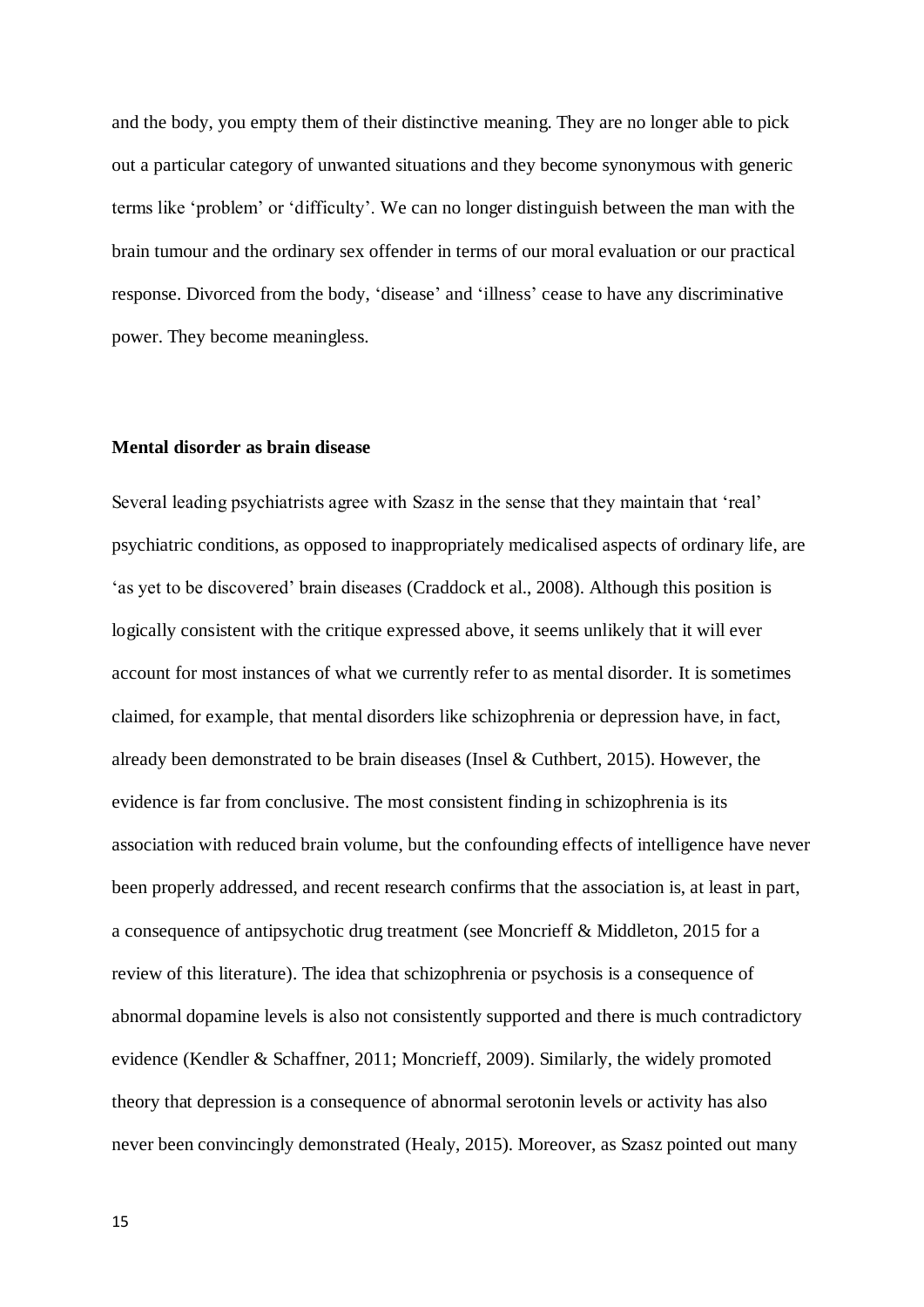times, if we did discover that a particular disorder, or some cases of it, were caused by a specific neurological abnormality we would reconceptualise the situation. We would redesignate the problem either as a fully-fledged neurological condition that then comes within the domain of neurology, as occurred with neuro-syphilis, or we would, at least, distinguish it from 'run of the mill' mental disorders by referring to it as an 'organic,' or, in more recent terminology as a 'neuropsychiatric' condition, like dementia.

Although it can be argued that strong evidence for a biological causation may yet become apparent for some situations currently identified as 'mental disorder', it seems right to assume that behaviour is autonomous, unless proven otherwise, just as it is generally agreed that capacity should be presumed unless or until there is good evidence to the contrary.

A popular view on the nature of mental disorders, sometimes referred to as the 'biopsychosocial' model, suggests that biological factors may have a partial role in the causation of mentally disordered behaviour and experiences. Yet, it is not clear what it would mean for a physical process to be partially causative of behaviour. In particular, it is not clear how biological causation is compatible with agency. If we understand a 'behaviour' as being the direct result of a biological process, this takes it out of the realm of agency - as in the case of a blink or an epileptic fit. Biological causation trumps other explanations of behaviour. As described above, this is not to deny that biology is involved in ordinary behaviour too. Our characters are the result of complex interactions between our biology and our individual interests and desires as they have co-evolved through the course of our lives. Moreover, biological events co-occur with all autonomous behaviour, thoughts and feelings. We are a long way from being able to match specific biological states with any particular behaviours or mental events or states that are not symptoms of an established brain disease, however. Even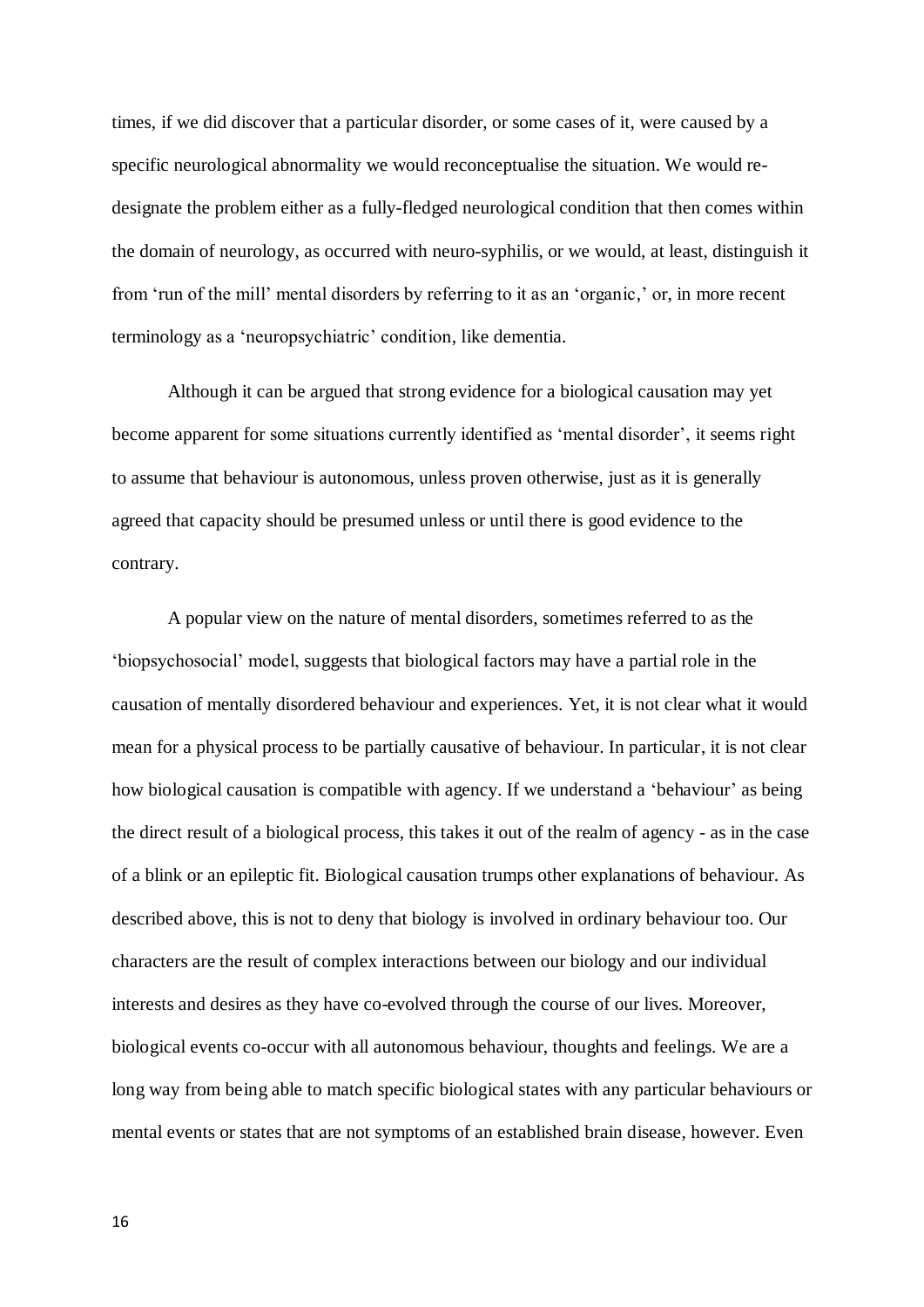if we could, this is not the same as identifying a biological cause or instigator of that behaviour.

## **Mental disorder as behaviour or character**

If it is not the result of a neurological or bodily disease, then, as Szasz claimed, the behaviour that we classify as mental disorder is just that, a form of behaviour. Wittgenstein also suggested this in a passage in Culture and Value that is cited by Szasz (Szasz, 1990; Wittgenstein, 1970). Wittgenstein starts by suggesting

"Madness doesn't *have* to be regarded as an illness. Why not a sudden- more or *less*change of character?" (Wittgenstein, 1970, p. 62).

Wittgenstein's contrast of illness and character is consistent with Szasz' distinction between conditions that originate in the body and those that are constituted by ordinary human behaviour, and the thoughts and emotions that are expressed therein. Since the way we behave reflects what is seen as our character, madness can be seen as an aspect of character, although sometimes one that, somewhat unusually, only emerges from time to time.

Wittgenstein goes on to illustrate the conceptual similarity between the symptoms of madness and more familiar feelings and behaviours:

"Everybody is (or most are) mistrustful, and perhaps more so towards their relations than towards others. Is there any reason for mistrust? Yes and no. Reasons can be given for it but they are not compelling. Why shouldn't somebody become *much* more distrustful of other people? Why not *much* more withdrawn? Or devoid of love? Don't people get like this even in the ordinary course of events? Where is the line to be drawn here between will and ability?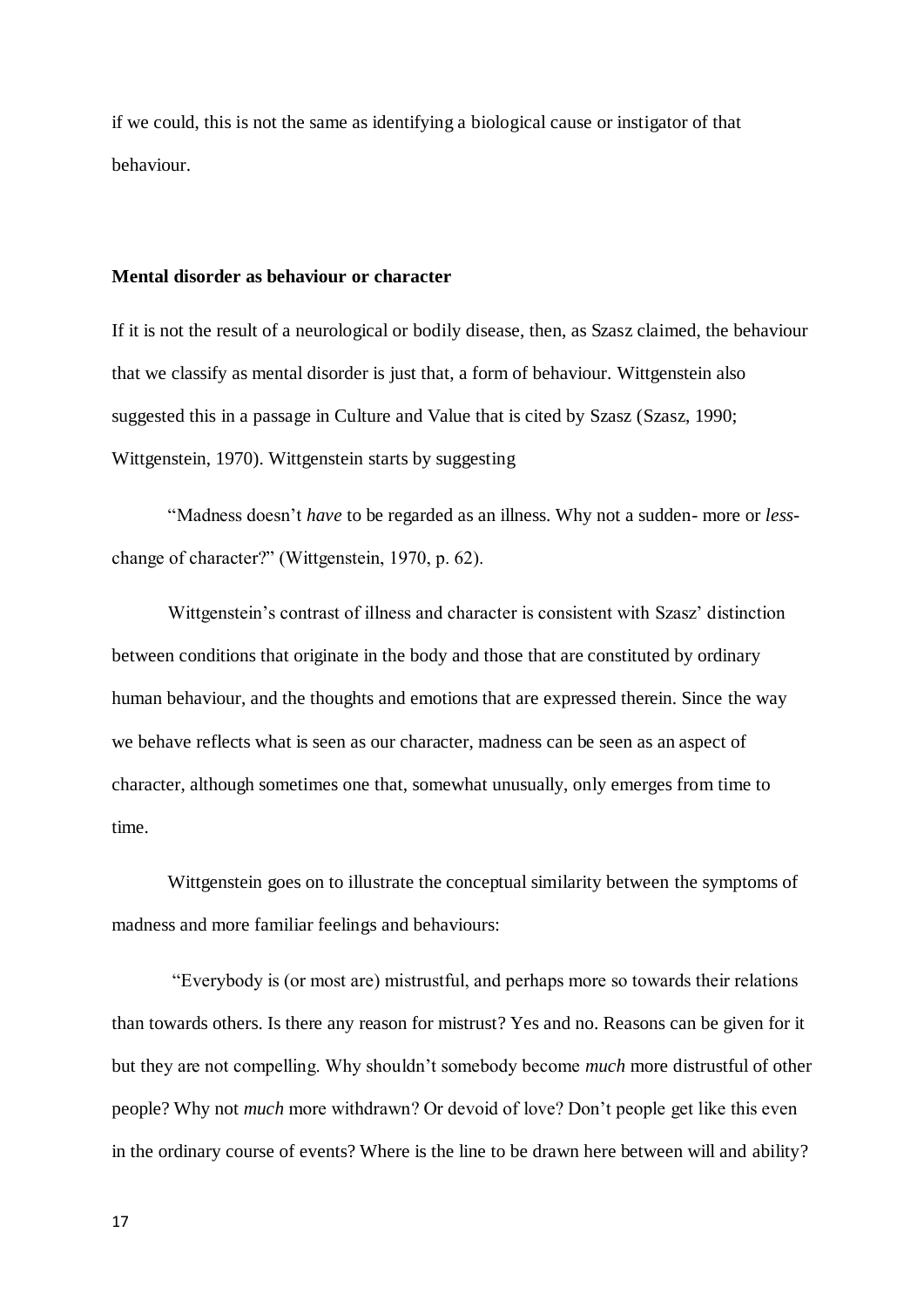Is it that I *will* not open my heart to anyone any longer, or that I *cannot*? If so much can lose its attraction, why not everything? If someone is wary even in ordinary life, why shouldn't he—and *perhaps* suddenly—become *much* more wary? And *much* more inaccessible?" (Wittgenstein, 1970) (p. 62).

The suggestion that rather than the eruption of a diseased brain, madness should be understood as a complicated, and possibly confused but self-directed reaction to the world is reminiscent of other attempts to explore the meaning of madness. The leading American psychiatrist of the mid-20th century, Adolf Meyer, proposed that 'mental illness' consisted of people's attempts to manage circumstances they found to be challenging or uncomfortable. It was, he described, 'a genuine but faulty attempt to meet situations, an attempt worthy of being analysed' (Meyer, 1948) (p. 136). A behavioural 'symptom', such as social withdrawal, for example, can be understood as an attempt to resolve or avoid a personal dilemma, but one that soon becomes a problem in its own right. This is similar to R.D. Laing's views of psychosis as a retreat into an internal world that is motivated initially by the desire to avoid what is, for some, the intolerable anxiety of modern adulthood (Laing, 1965).

Some of the behaviours and utterances we associate with mental disorder are not straight-forwardly meaningful or what we would generally accept as rational, however. They do not have a purpose that is readily apparent to other people, and sometimes reasoning processes seem to be awry, or at least quite different from those of ordinary life. People with delusions, for example, can form beliefs on the basis of illogical and unlikely connections between events, and are usually not amenable to counter-arguments or evidence. They seem to have stepped outside the shared assumptions about the world that make normal social interactions possible. Indeed, ethnomethodologist Jeff Coulter, who was much influenced by Wittgenstein, argues that 'mental illness' is attributed when someone acts in a way that is not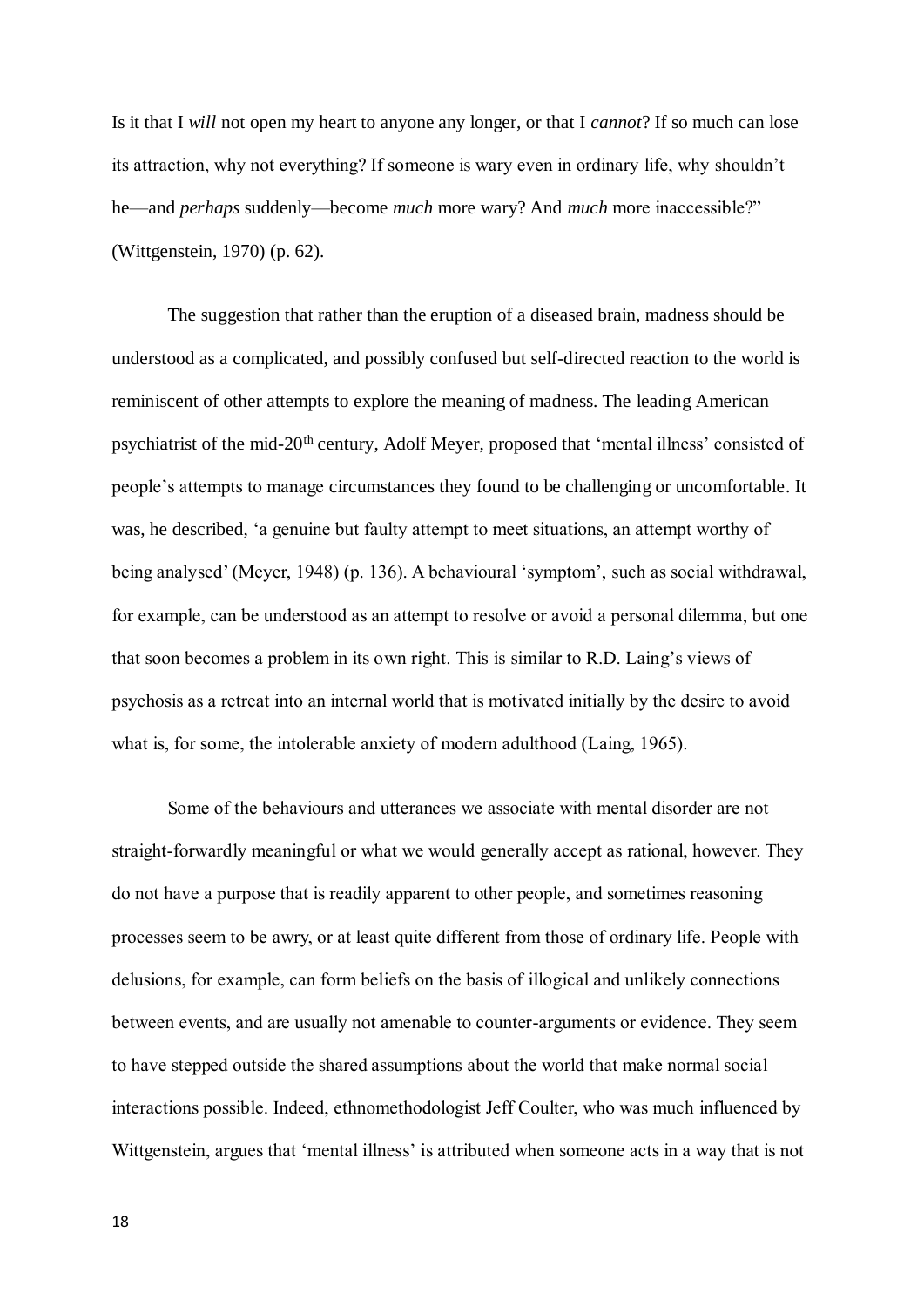easily intelligible, and breaks the unwritten rules of social conduct that express our shared rationality (Coulter, 1979). The community identifies someone as being mentally ill when they behave unpredictably, for example, or fail to meet basic social expectations like engaging in comprehensible conversation or activity.

Moreover, in some instances the behaviour we refer to as mental illness may not have any discernible meaning or purpose. An episode of extreme over-arousal, such as we might call mania, or less commonly a period of depression, may just occur for no reason, in the same way that not all our daily moods can easily be explained by recent events or circumstances. Hacker highlights how moods and emotions are not instigated by us voluntarily, but nevertheless form part of our character. This is partly because they are intimately connected with our beliefs, opinions and judgements, but also because the way we express our emotions is part of what is characteristic about us as individuals. Yet the behavioural expressions of our emotions are not always fully intentional and sometimes not entirely under our control. Our emotional behaviour can be understood as on a 'spectrum' from the consciously or unconsciously intentional (smiling when greeting a friend) to the involuntary (yawning with boredom). Usually, we are able to exert some degree of control over how we respond to our feelings, and sometimes we might actively resist the feeing itself, when it is anger or jealousy, for example, with more or less success. Yet sometimes we are not able to suppress a smile or a laugh when we know we ought to. Similarly, although not the same situation as an involuntary movement or response (like a spasm), someone in the midst of a serious episode of mental disorder does not seem to be in full control of their behaviour. It seems likely that they are not always able to make reasoned choices about what they do, or to decide to act otherwise.

The issue of agency in relation to mental disorder is highly complex, and Wittgenstein highlights the thin 'line ....between will and ability'. The preceding points suggest that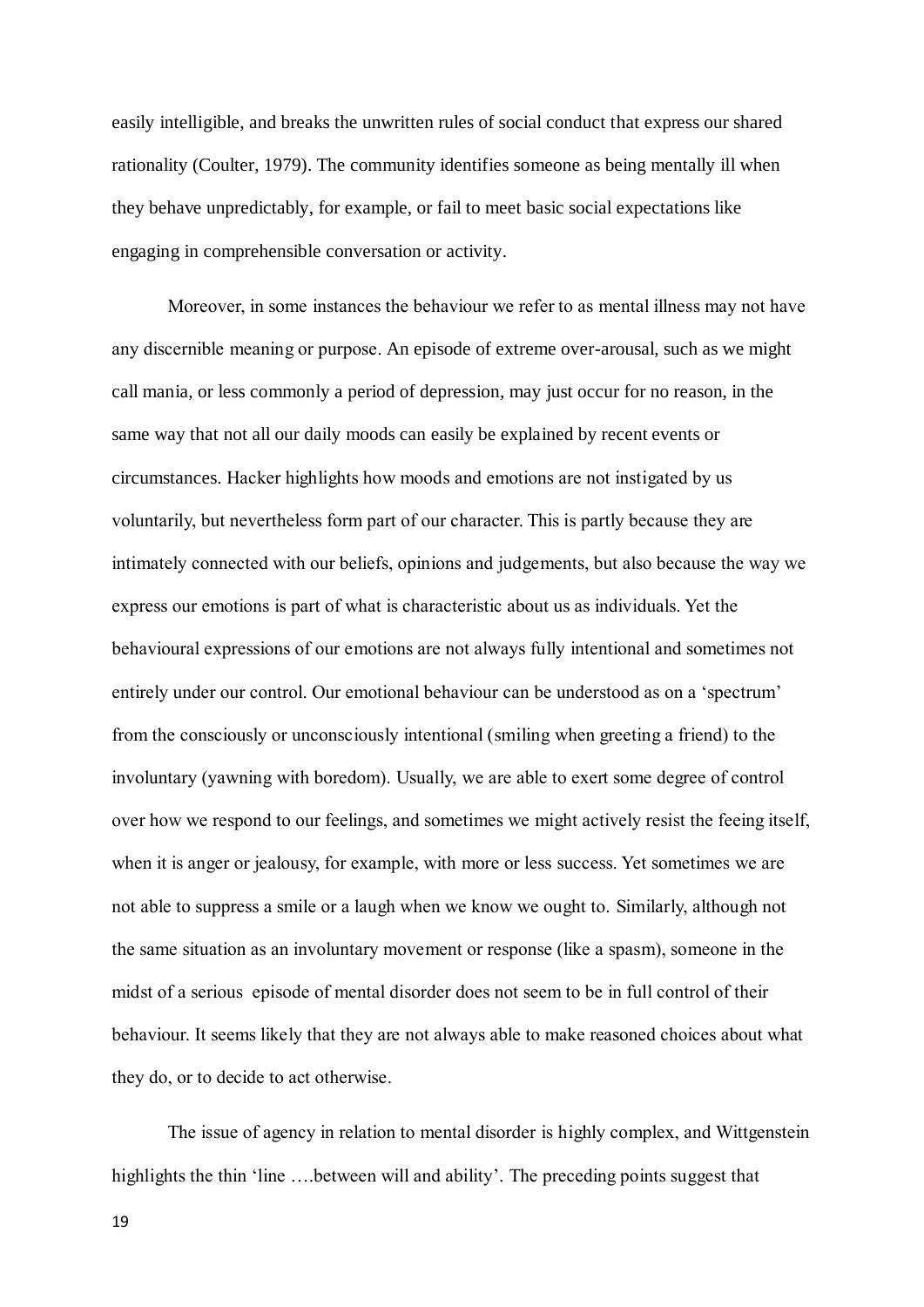regarding mentally disordered behaviour as a part of the self or character, as opposed to an illness or disease that is quite separate from it, does not necessarily entail that the individual should be regarded as fully responsible for all of their actions. Most philosophical commentators believe that in some circumstances, at least, people with mental disorders are not fully autonomous, and therefore cannot be held responsible for certain behaviour (Broome et al, 2010; King & May, 2018). Generally, in legal situations and ordinary life, we do not hold people responsible if they appear to be unable to make reasoned choices about what they do based on shared principles of rational thought. Szasz, however, argues that psychotic phenomena like delusions and hallucinations, although irrational, may be understood as being purposeful, and, because they emanate from the individual, should be regarded as under their control (Szasz, 1996). Along with other thinkers like Laing and Meyer, therefore, he seems to be suggesting that people may, at times, choose to adopt irrational ways of thinking and behaving. However, although in some places Szasz draws the conclusion that people with mental disorders are 'always responsible for their conduct' (Szasz, 1989) (p. 135), at other points he hints that people may sometimes be considered to be 'incompetent' by virtue of their mental state (Szasz, 1998). He stresses, though, that 'incompetence' is a legal category and should be determined judicially and not medically. Hence, it seems that even Szasz agrees that there are times when agency and responsibility may be compromised in the absence of a physical disease.

Overall, therefore, the constituents of madness or 'mental illness,' are not fundamentally different from other human behaviour and experience, and therefore can be viewed as an aspect of a person's character. What we call mental symptoms arise from the self; often, though not necessarily always, as a reaction to external events, in the same way that more ordinary fears, preoccupations and compulsions arise. In this sense they are expressions of the individual's existence, as R.D. Laing put it (Laing, 1965). The behaviours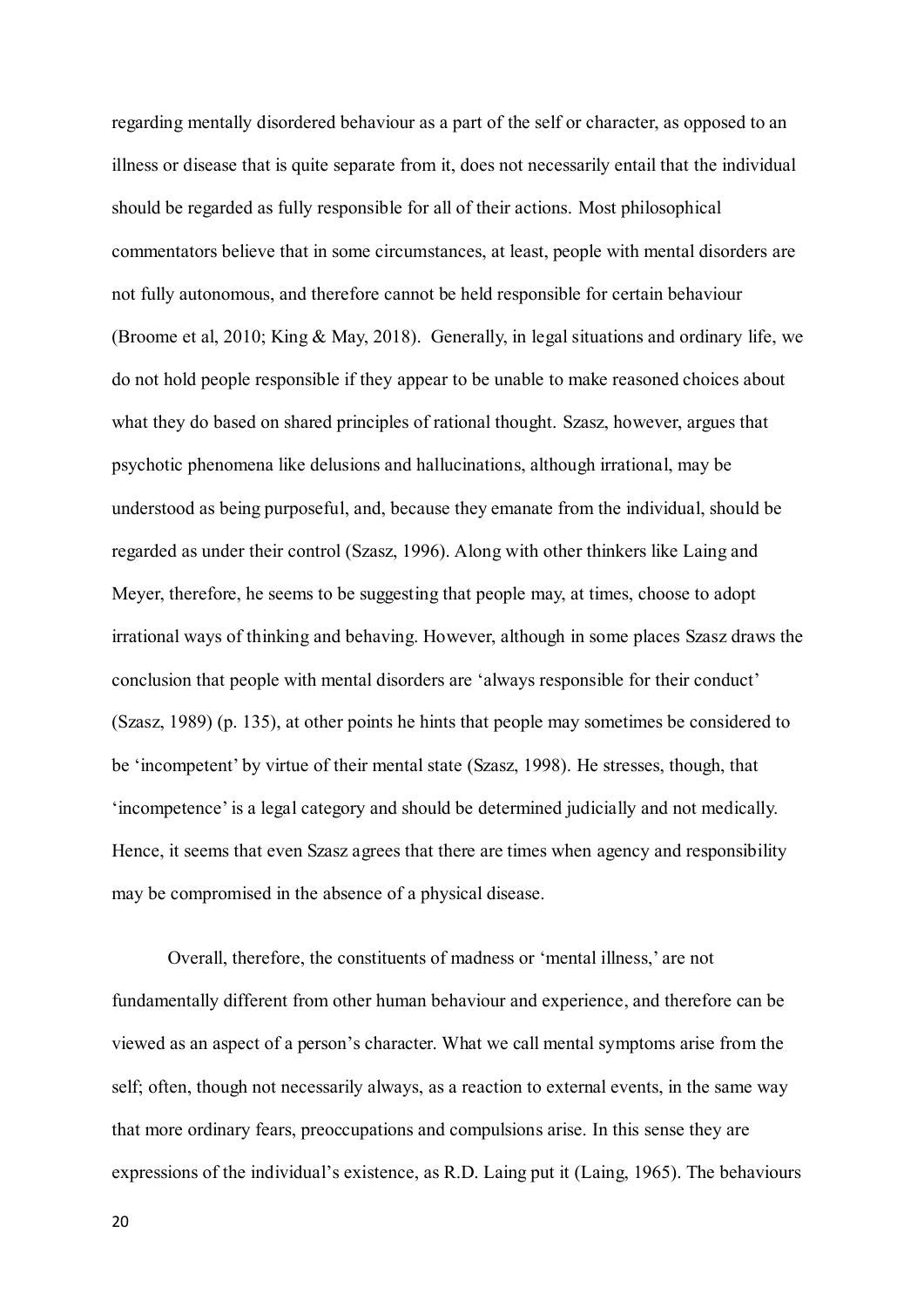and experiences associated with mental illness are distinctive in a number of ways, however, particularly because they are sometimes not fully rational or controllable. Sometimes 'mentally-ill' behaviour breaks the shared assumptions that enable us to understand and relate to each other; its rationale and motivation are not transparent. Nevertheless, the behaviours we call mental disorder are part of the range of ways in which human beings live within, and interact with, their world.

## **Implications**

In a world that prizes individual liberty and autonomy, deeming mental disorder to be, or to be like, a disease facilitates certain social mechanisms for addressing the problems it can pose. Szasz argues that the medicalisation of certain challenging behaviours is a strategic manoeuvre that modern societies make in order to justify a system of social control and welfare that would otherwise be highly contentious (Szasz, 1970). David Ingelby, too, shows how presenting certain social arrangements as medical treatments for medical conditions confers a legitimacy they would otherwise lack (Ingelby, 1982). Abandoning the 'medical model' of mental disturbance therefore presents considerable challenges to the legality and acceptability of the modern system of mental health care, and raises questions about how else we might respond to the problems we call mental disorder.

Consider the case of Eric, a fictional patient who presents some of the typical issues encountered in modern services: Eric is a middle-aged man who lives in a block of flats where he is surrounded by other people, including elderly people and families with young children. He periodically shouts throughout the night- he says he is praying- which disturbs his neighbours, and from time to time he thinks they are conspiring against him, and starts threatening them. Taking antipsychotic medication seems to reduce his paranoid thinking and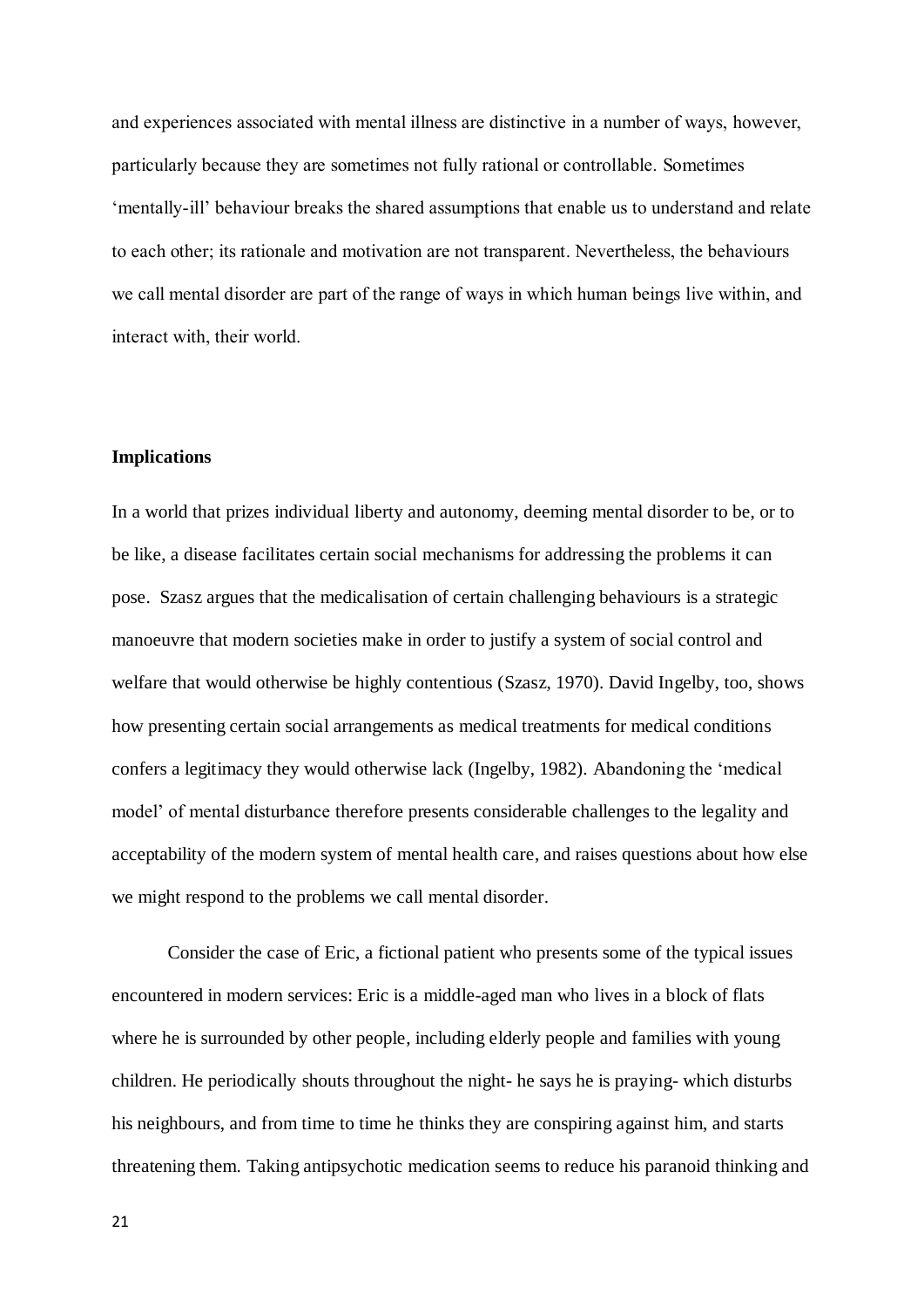makes his behaviour more socially acceptable, but he dislikes it intensely and he does not recognise that there is anything wrong with his behaviour.

If Eric's behaviour is regarded as the manifestation of a brain disease, it does not need to be taken seriously. He is not an eccentric character, who sometimes acts in an anti-social way, but just a walking expression of his brain processes. Therefore it is legitimate to ignore his wishes, and chemically eliminate or suppress the inconvenient behaviour. This is the implicit basis of modern mental health legislation that enables people like Eric to be forcibly confined and medicated on the basis that they have a mental disorder.

If, on the other hand, Eric's behaviour is seen as an expression of his individuality, as an integral part of his character, and not as a disease or sickness, then addressing the situation is complex and more difficult to justify. Outside of the current, mental health system, he could be prosecuted for causing a disturbance to his neighbours, but he would receive a modest penalty and it is unlikely it would make a difference to his behaviour. He could be evicted, but then the same problem would occur elsewhere. Attempts could be made to persuade him to change his behaviour through therapy, but it is difficult to sustain a conversation with him, let alone to conduct therapy. It is probable that he would quickly become homeless and destitute, since he would not qualify for sickness or disability benefits, and his behaviour is incompatible with finding or maintaining employment.

It seems, therefore, that if we reject the notion that mental disorder is a disease, we still need a mechanism that recognises and addresses the difficulties that 'mental disorders' can represent for individuals and others around them. We need a system that can balance the need to restrict people's behaviour when it becomes a nuisance or danger to other people, with the individual's legitimate interests to live in the way they want to live. We also need a

 $22$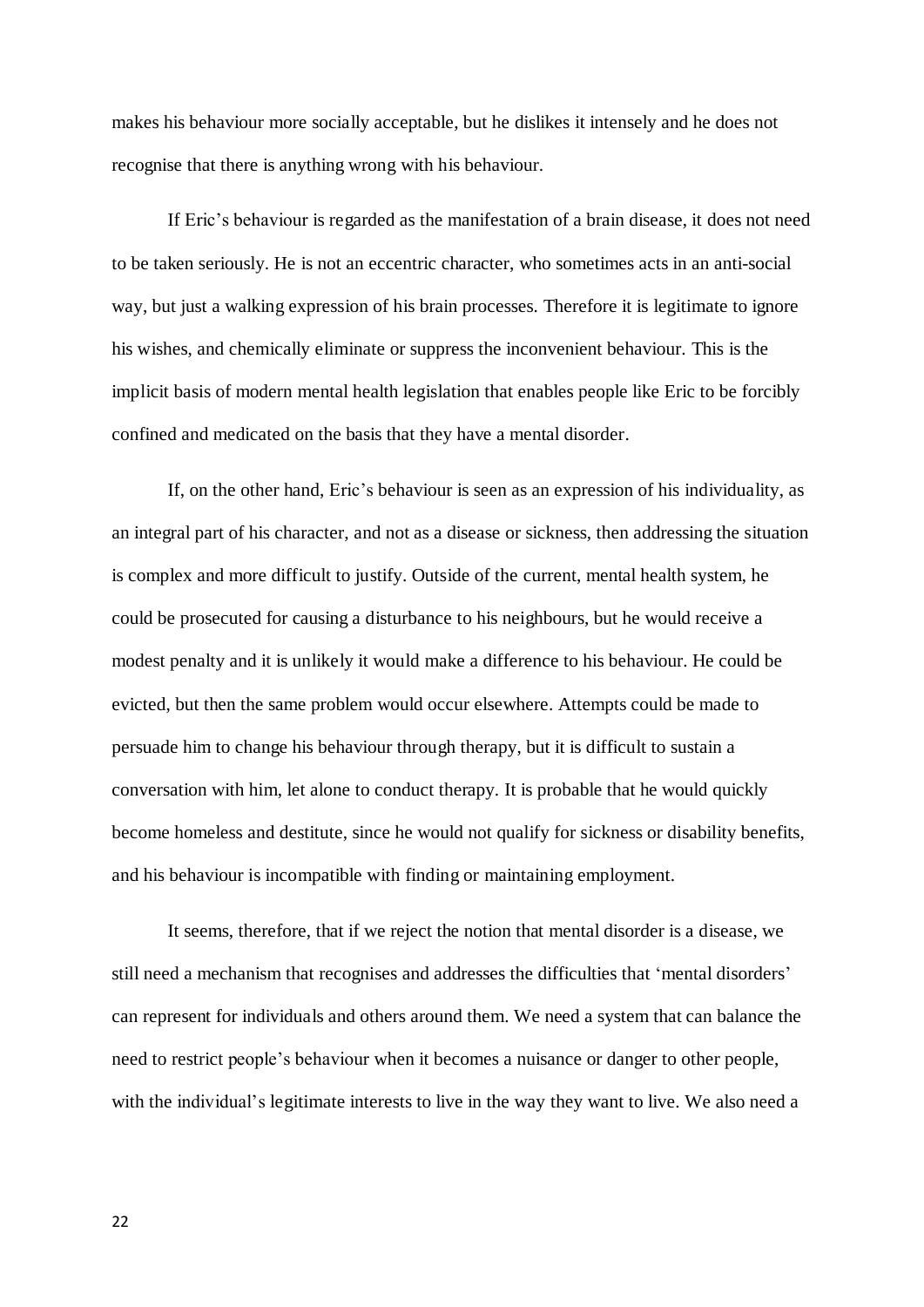way to fairly and transparently distribute resources and care to people who are unable to be financially or practically independent, without having to deem them as sick.

Such a system would require a different basis for decisions about depriving someone of their liberty, or forcing them to ingest drugs they do not want to take. Without the justification of treating a medical disease, such decisions would need to involve an explicit process of balancing the interests of different parties, and would have to be subject to greater scrutiny and democratic control than at present. Currently, the notion that mental disorder is a medical condition and that intervention means 'treatment', means there is an inherent bias towards assuming intervention will be helpful and benign. It is also not obvious that the medical profession should have a central role, although medical expertise for the exclusion of physical conditions and safe and rational use of drugs would still be important. There may be pragmatic advantages to locating a new system within the medical system – that is within the existing psychiatric system or something resembling it - such as retaining the prestige and funding that accompanies medical activity. However, the dangers of this would be that proper scrutiny of decisions and balancing of different interests would not be achieved because a medicalised understanding would remain prevalent.

Our current mental health system has extended far beyond the remit of any system of social control, however. Professionals and members of the public alike have welcomed the medicalisation of more familiar forms of distress, such as those we refer to as anxiety and depression. Highlighting again the importance that is attributed to distinguishing disease from behaviour, official information and education about depression emphasises that it is 'a real illness. It is not a sign of a person's weakness or a character flaw' (National Institute of Mental Health, 2018). The idea that depression is a disease, which can be described in biological terms and hence has nothing to do with the individual's real self, is contrasted with the idea that it reflects the person's character and is therefore liable to moral judgement.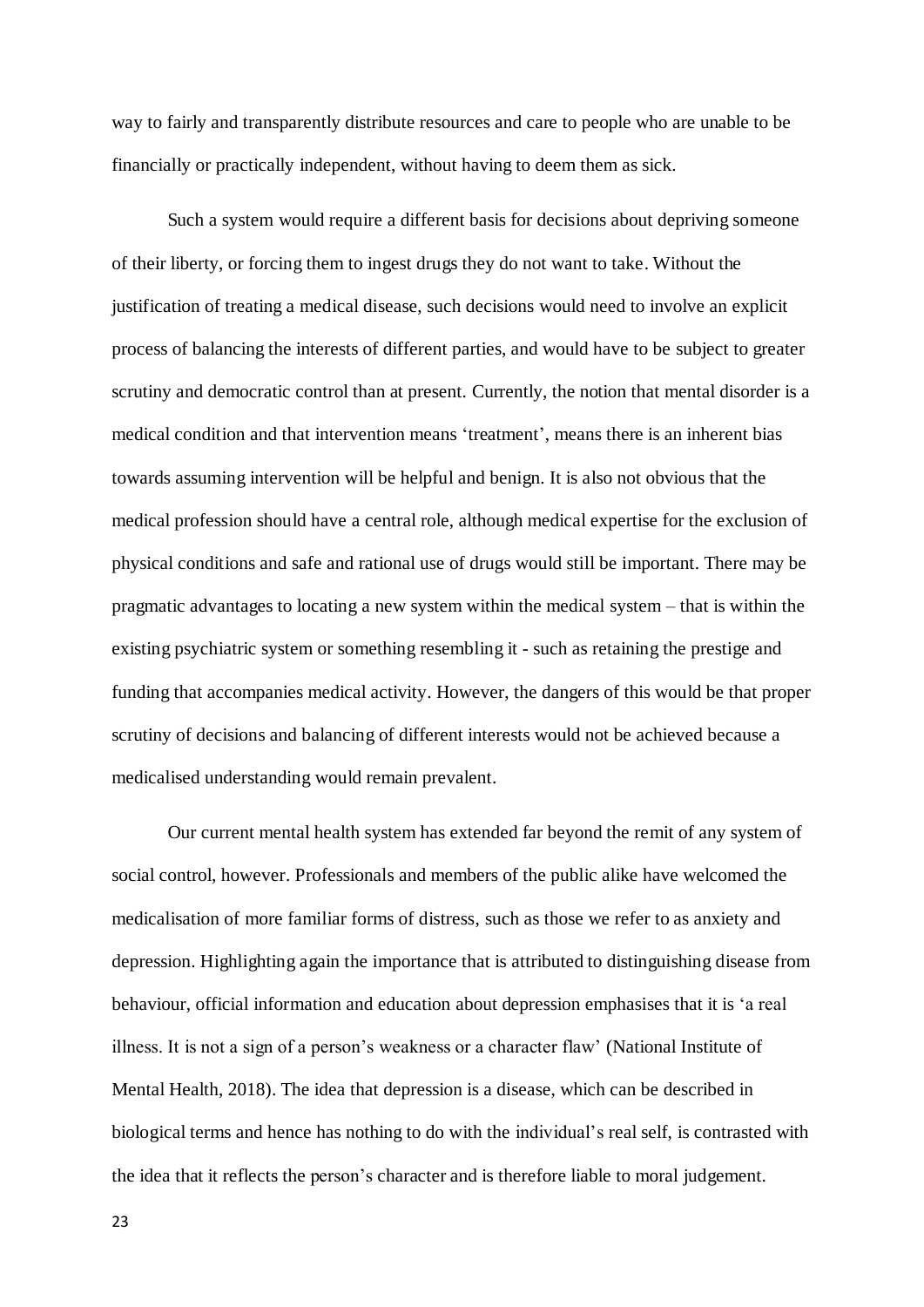We can appreciate the appeal of embracing the idea that depression is a disease in terms of deflecting blame and responsibility, especially if it is linked with the idea that there is a simple, physical remedy, such as an antidepressant. Yet the separation of the 'depression' from the individual has other consequences that are not necessarily helpful. The depressionas-a-disease approach plays down the role of context or circumstances by locating the problem in the individual's biology, and logically implies that the individual cannot change their situation except by changing their brain. Although all good professionals try and help people to identify and address social and interpersonal issues, people who fully absorb the disease model will realise that it leaves no room for depression to have meaning, and such people wait for antidepressants to 'work', while sometimes enduring circumstances that would make anyone depressed! In this way, the disease concept of depression may trap people in a disabling view that they are fundamentally biologically flawed, with little they can do to help themselves.

If 'depression' is thought of as the emotional response of a whole human being, on the other hand, then it cannot be properly understood without identifying the context or circumstances that it is a response to, and thinking about the nature of the behaviour in which it is manifested. The idea that we can exert some control over our moods, emotions and behaviour encourages people to find ways to change or manage these. . For many, this is fundamental to achieving recovery (Conneely, Higgs, & Moncrieff, 2019).

## **Conclusions**

As the above examples illustrate, regarding a situation as a disease or illness has important consequences that flow from the association of these concepts with biological or bodily conditions. Whether mental disorders rightly quality as diseases or whether they should be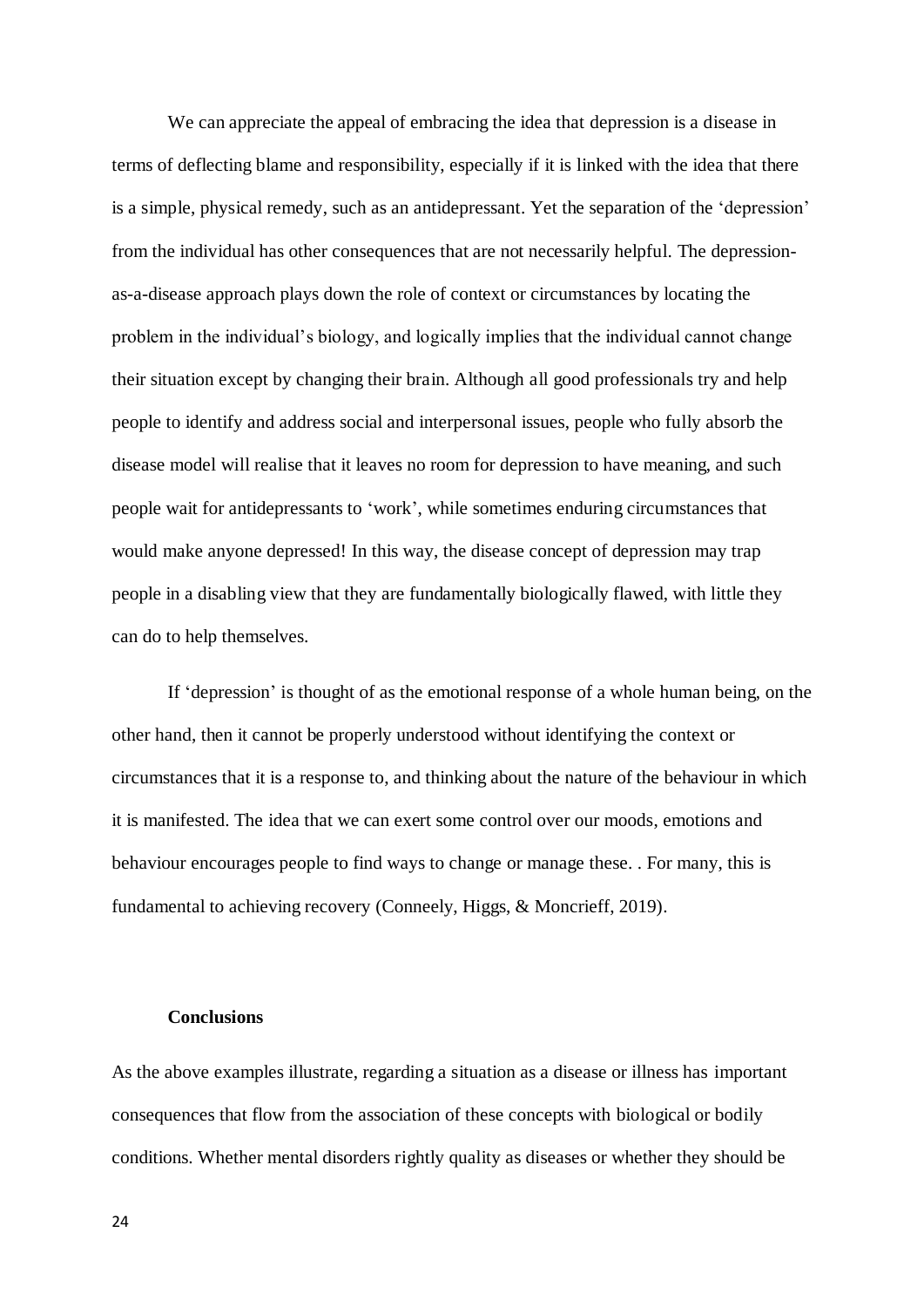understood as patterns of unwanted behaviour, as suggested by Thomas Szasz, is, therefore, a critical question. Wittgenstein's philosophy illustrates that the 'mental' cannot be equated with the biological, as some philosophers have tried to do, since mental attributes are inherently entwined with public behaviour. In the absence of evidence for a bona fide brain disease, therefore, what we characterise as mental illness or disorder refers to patterns of unusual, but still essentially self-directed behaviour that can, as Wittgenstein suggested, be understood as aspects of character. Such situations have a complex relation to agency, however, because the characteristic experience and behaviours are not always rational or fully controllable.

Due to their implicit association with the body, aligning our understanding of mental disturbance with concepts of disease and illness enables various social functions, including the operation of social control and welfare systems. The idea that mental conditions are a disease is more widely popular because of the exemption from moral judgement that it seems to entail. Accepting the view that madness or mental disorder are varieties of self-directed human behaviour is challenging, but could potentially facilitate more transparent and personally-empowering solutions for the range of problems these situations present.

## **Acknowledgements:**

I would like to thank Professor Peter Hacker for helpful suggestions on a draft of this paper, Steven Tresker for useful discussion on the philosophy of disease, and to the organising committee of the Association for the Advancement of Philosophy and Psychiatry for giving me the opportunity to collect my thoughts on this subject at the 2017 annual conference.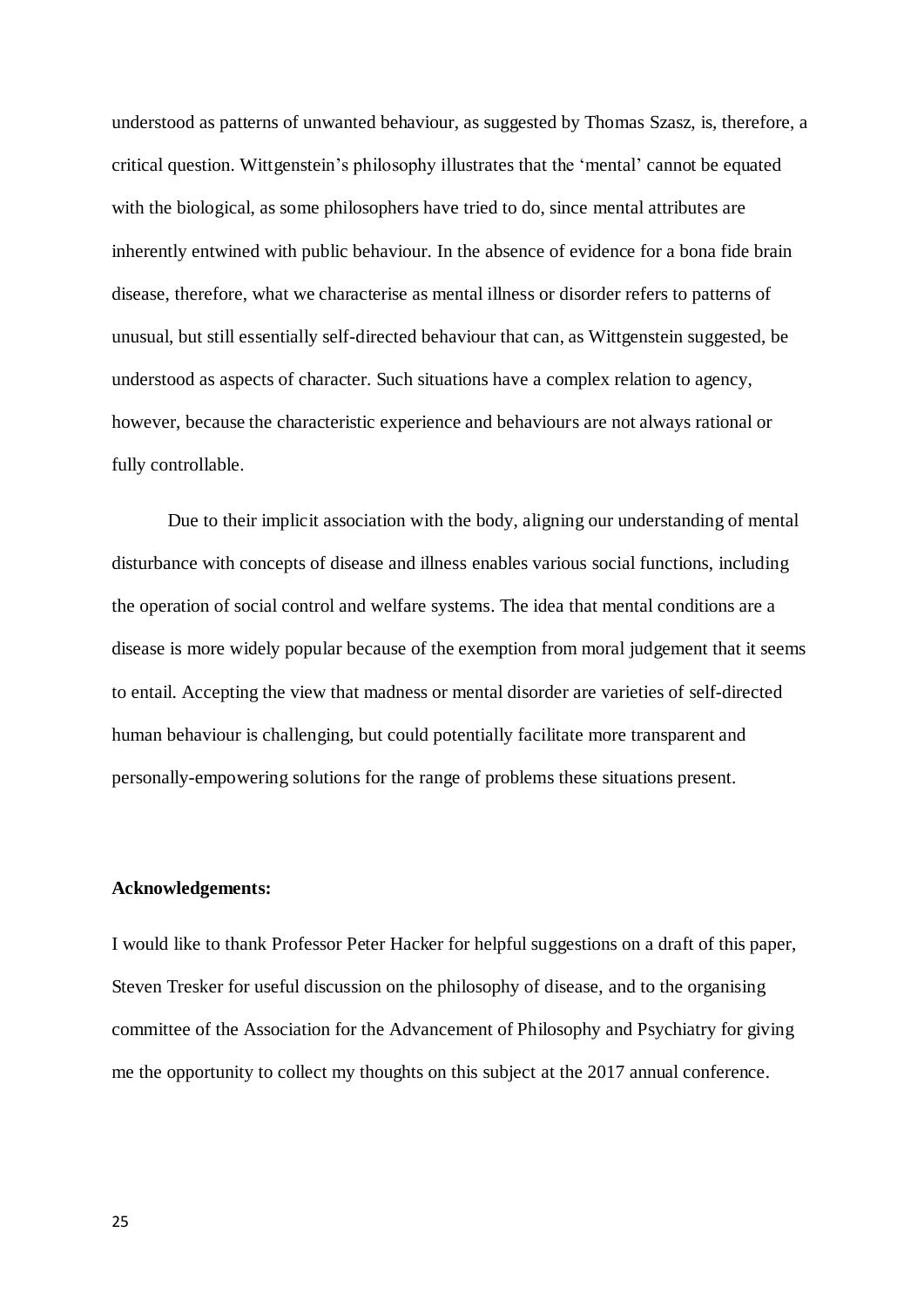# **References:**

- Bennett, M. R., & Hacker, P. M. S. (2003). *The Philosophical Foundations of Neuroscience*. Oxford: Wiley-Blackwell.
- Boorse, C. (1976). What a theory of mental health should be. *Journal for the Theory of Social Behaviour, 6*(1), 61-84. doi:10.1111/j.1468-5914.1976.tb00359.x
- Broome, M. R., Bortolotti, L., & Mameli, M. (2010). Moral responsibility and mental illness: a case study. *Camb Q Healthc Ethics, 19*(2), 179-187. doi:10.1017/S0963180109990442
- Canguilhem, G. (2012). *Writings on Medicine (Forms of Living)*. New York: Fordham University Press.
- Churchland, P. (2006). The big questions: . *New Scientist, 2578*(18th Nov), 42-45.
- Conneely, M., Higgs, P., & Moncrieff, J. (2019). Medicalising the moral: the case of depression as revealed in internet blogs. *Soical Theory and Health, submitted*.
- Coulter, J. (1979). *The Social Construction of Mind*. London: Macmillan.
- Craddock, N., Antebi, D., Attenburrow, M. J., Bailey, A., Carson, A., Cowen, P., . . . Zammit, S. (2008). Wake-up call for British psychiatry. *Br.J.Psychiatry, 193*(1), 6-9.
- Fulford, K. W. M. (1989). *Moral theory and medical practice*. Cambridge: Cambridge University Press.
- Hacker, P. M. (2004). The conceptual framework for the investigation of emotions. *Int Rev Psychiatry, 16*(3), 199-208. doi:10.1080/09540260400003883
- Hacker, P. M. S. (1997). *Wittgenstein*. London: Phoenix.
- Hacker, P. M. S. (2010). *Human Nature: The Categorical Framework*. Oxford: Wiley-Blackwell.
- Hartner, D. F., & Theurer, K. L. (2018). Psychiatry should not seek mechanisms of disorder. *Journal of Theoretical and Philosophical Psychology, 38*(4), 189-204. doi:10.1037/teo0000095
- Healy, D. (2015). Serotonin and depression. *BMJ, 350*, h1771. doi:10.1136/bmj.h1771
- Ingelby, D. (1982). The Social Construction of Mental Illness. In P. Wright & A. Treacher (Eds.), *The Problem of Medical Knowledge* (pp. 123-143). Edinburgh: Edinburgh University Press. (Reprinted from: NOT IN FILE).
- Insel, T. R., & Cuthbert, B. N. (2015). Medicine. Brain disorders? Precisely. *Science, 348*(6234), 499- 500. doi:10.1126/science.aab2358
- Kendler, K. S., & Schaffner, K. F. (2011). The dopamine hypothesis of schizophrenia: an historical and philosophical analysis. *Philosophy, Psychiatry & Psychology, 18*(1), 41-63.
- Kendler, K. S., Zachar, P., & Craver, C. (2011). What kinds of things are psychiatric disorders? *Psychol Med, 41*(6), 1143-1150. doi:10.1017/S0033291710001844
- King, M., & May, J. (2018). Moral responsibility and mental ilnness: a call for nuance. *Neuroethics, 11*(1), 11-22.
- Laing, R. D. (1965). *The Divided Self*. Pelican Books.
- Meyer, A. (1948). *The commonsense psychiatry of Dr Adolf Meyer*. New York: McGraw Hill.
- Moncrieff, J. (2009). A critique of the dopamine hypothesis of schizophrenia and psychosis. *Harv.Rev.Psychiatry, 17*(3), 214-225.
- Moncrieff, J., & Middleton, H. (2015). Schizophrenia: a critical psychiatry perspective. *Curr.Opin.Psychiatry, 28*(3), 264-268.
- Nachev, P., & Hacker, P. (2014). The neural antecedents to voluntary action: a conceptual analysis. *Cogn Neurosci, 5*(3-4), 193-208. doi:10.1080/17588928.2014.934215
- National Institute of Mental Health. (2018). Depression: what you need to know. Retrieved from [https://www.nimh.nih.gov/health/publications/depression-what-you-need-to](https://www.nimh.nih.gov/health/publications/depression-what-you-need-to-know/index.shtml)[know/index.shtml](https://www.nimh.nih.gov/health/publications/depression-what-you-need-to-know/index.shtml)
- Sedgwick, P. (1982). *Psycho politics*. London: Pluto Press.
- Szasz, T. (1970). *Ideology and Insanity; essays on the psychiatric dehumanization of man*. New York: Anchor Books.
- Szasz, T. (1989). *Law, Liberty and Psychiatry: an inquiry into the social uses of mental health*. Syracuse, New York: Syracuse University Press.
- Szasz, T. (1990). *The Untamed Tongue*. Chicago: Open Court.